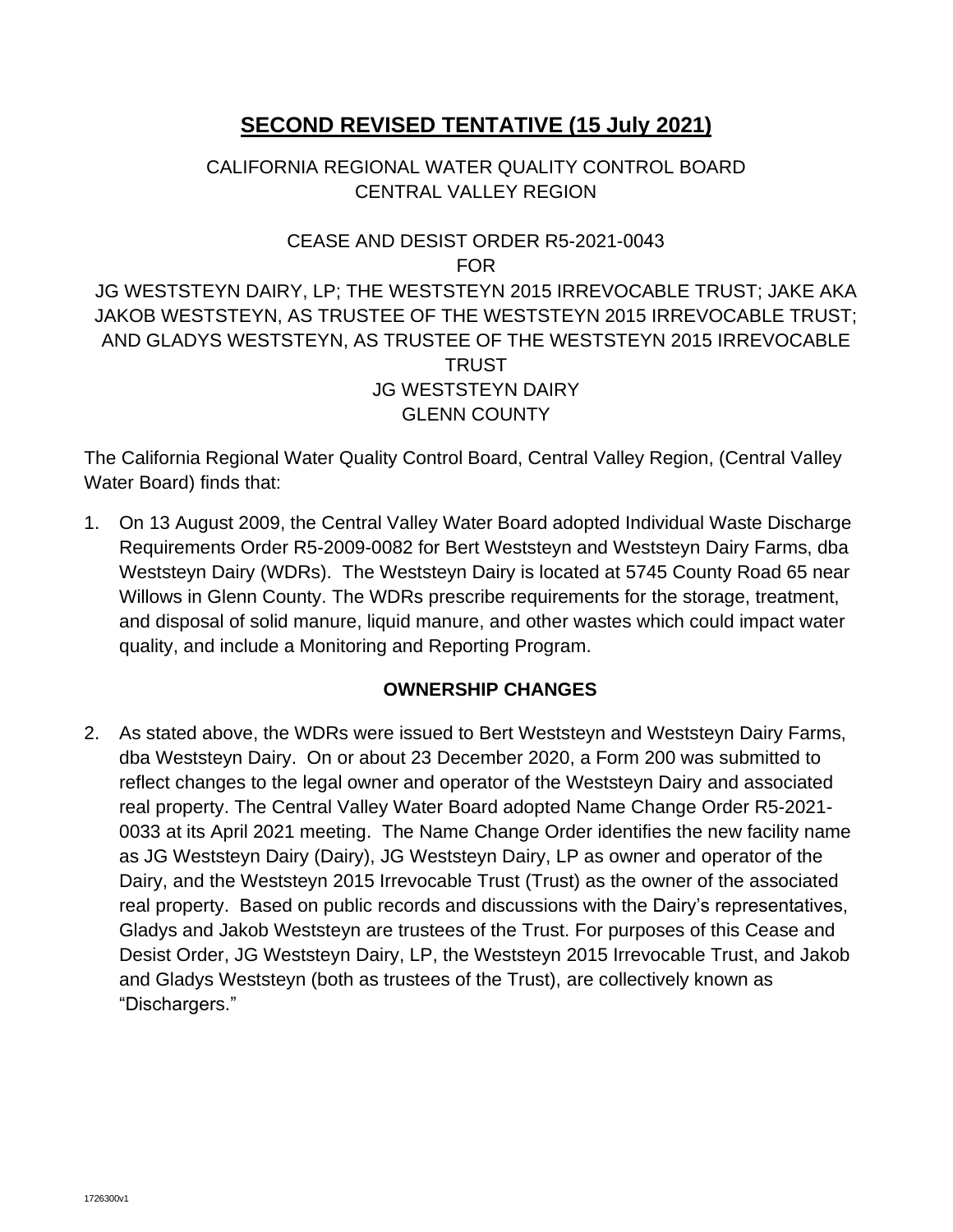## **DESCRIPTION OF FACILITY**

- 3. The Report of Waste Discharge (RWD) submitted on 11 June 2009 described how the Dairy would be constructed and operated. The WDRs were prepared based on information in the RWD and were adopted by the Central Valley Water Board on 13 August 2009, prior to construction of the Dairy. The Dischargers' representative has verbally stated that in 2011, approximately 2,000 heifers and support stock were brought onto the property<sup>1</sup>; however, a Google Earth image from March 2010 shows manure slurry flowing out of two composting barns. Regardless of whether animals were brought onto the property in 2010 or 2011, the waste management system had not been constructed by that time. Milking began in January 2017, even though the waste management system was not fully constructed<sup>2</sup>. To date, the Dischargers have not constructed all the infrastructure or employed all the compost barn management practices proposed in the RWD and incorporated into the WDRs. Even so, the Dairy is populated with the maximum, or more than the maximum, number of cows allowed by the WDRs.
- 4. Page 2 of the RWD states that the "facility is planned to house 4,957 Holstein animals in six composting barns. Approximately 2,200 milking cows will be housed in 4 of the composting barns. The other support stock will be housed in 2 additional composting barns and a calf building." Finding 4 of the WDRs states that the Dischargers will milk 2,200 cows and house a total of 4,957 animals (i.e., 2,757 support stock) at the Dairy. Finding 6 of the WDRs states that dairy production area will include four milk cow barns, one dry cow barn, four heifer barns, and one baby calf pen facility; no open corrals are proposed. However, to date, the Dischargers have only constructed the four milk cow composting barns. All 2,200 milk cows and approximately 2,457 of the support stock are housed in those four barns<sup>3</sup>, contrary to what is stated in the WDRs.
- 5. The WDRs state that the 2,200 milk cows will be housed in four compost barns. As described in Findings 8 and 9, the compost barns will be covered by a roof extending across the feed lanes and the resting areas. The manure collected in the feed lanes will be dry scraped and stacked on a concrete pad, with leachate collected and sent to the wastewater lagoon. The manure and urine in the resting area will be composted by tilling twice a day and adding rice hulls or straw as needed to keep the compost dry. Curtains on the side of the barns will keep rain from wetting the compost in the resting area. The compost will be removed twice yearly and applied to cropland or sold.

<sup>1</sup> Source: inspection report dated 7 March 2016.

<sup>2</sup> Source: inspection report dated 11 May 2017.

<sup>&</sup>lt;sup>3</sup> Approximately 300 baby calf pens are located on the commodities pad.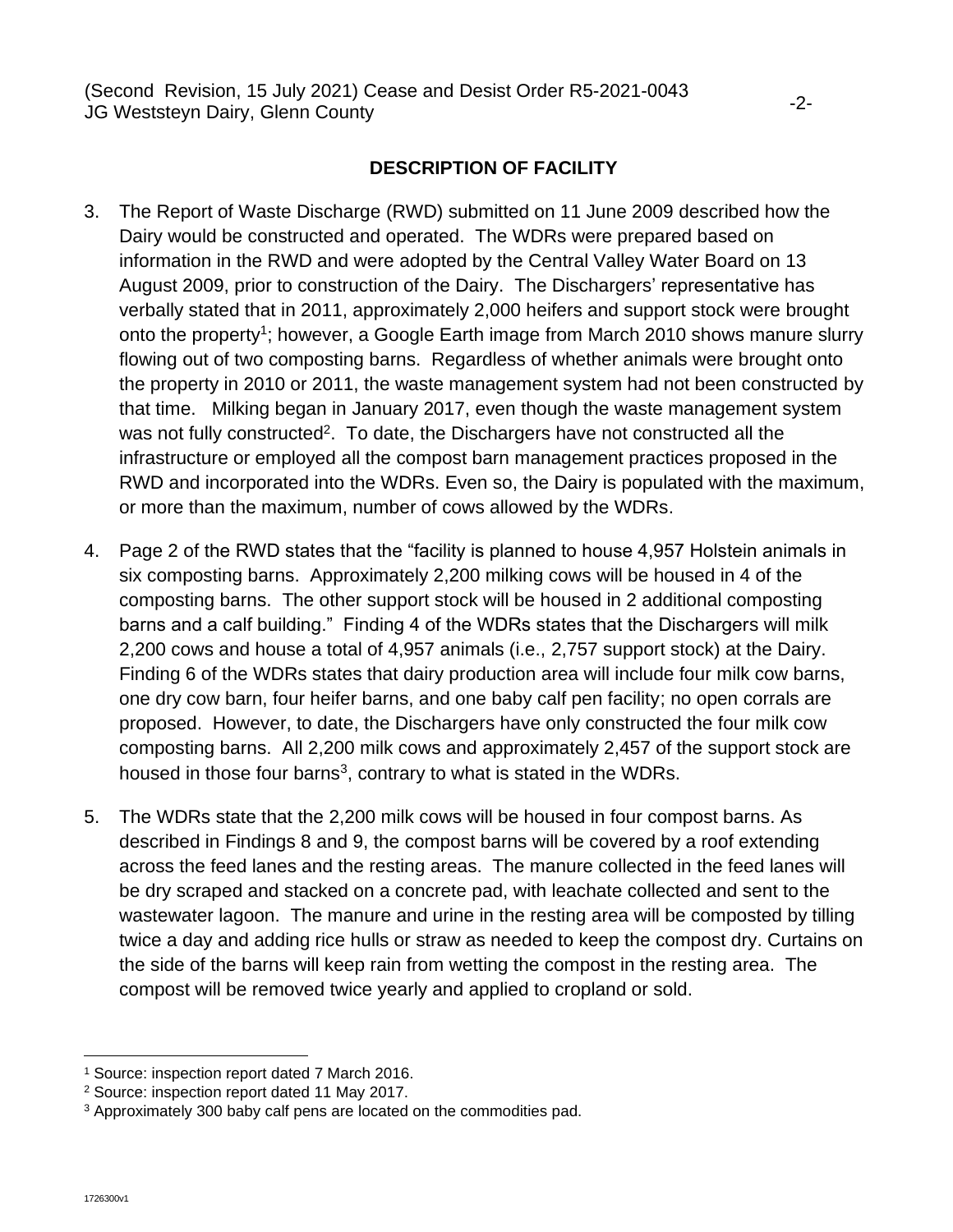- 6. The use of composting barns, instead of the more common flush lanes, was expected to significantly reduce the volume of wastewater generated at the Dairy. Finding 12 of the WDRs states that the total amount of wastewater requiring storage during the 120-day maximum storage period between land applications is 22.9 million gallons. Finding 14 of the WDRs states that one wastewater storage lagoon would be constructed with a capacity of 23.4 million gallons (allowing for two feet of freeboard). Therefore, if the Dairy had been built and operated as described in the WDRs, the wastewater lagoon would have more than adequate storage.
- 7. The wastewater storage lagoon is described in Finding 14 of the WDRs and was required to be 950 feet long by 290 feet wide and 18 feet deep. It was to be lined with a 60 mil HDPE liner over a low permeability subbase and was to include a gas venting system installed below the liner, with multiple vents extending through the liner near the top of the lagoon.
- 8. Finding 5 of the WDRs states that the Dairy is located on 1,382 acres, of which 1,278 acres are available for planting crops and applying dairy waste. Of this cropland, 520 acres can receive dairy wastewater and solid manure, and an additional 758 acres can only receive solid manure. The Dischargers currently have 505 acres of the solid-manure only cropland listed for sale. The land will be cropped in both double-crop and single-crop rotations.
- 9. The Dairy production area and cropland is shown on Attachments A and B, which are attached hereto and incorporated by reference into this Order. Features pertinent to the "Summary of Violations" section are also shown on these Attachments.

#### **SUMMARY OF VIOLATIONS**

10. Attachment C, which is attached hereto and incorporated by reference into this Order, contains a detailed summary of 26 Central Valley Water Board staff inspections of the Dairy that took place between 2015 and 2020. Findings 11-29, below, provide an overview of the categories of violations identified by Central Valley Water Board staff in their inspections. Findings 32-46, below, discuss Central Valley Water Board staff's review of the reports required by the WDRs. Based on the inspections and reporting and monitoring data, the Dischargers have violated the following requirements of the WDRs:

#### **Discharge to Surface Water and Groundwater Violations**

11. From 2017 to at least 2019, the Dischargers violated Prohibition A.2 which states the following: "The direct or indirect discharge of waste and/or storm water from the production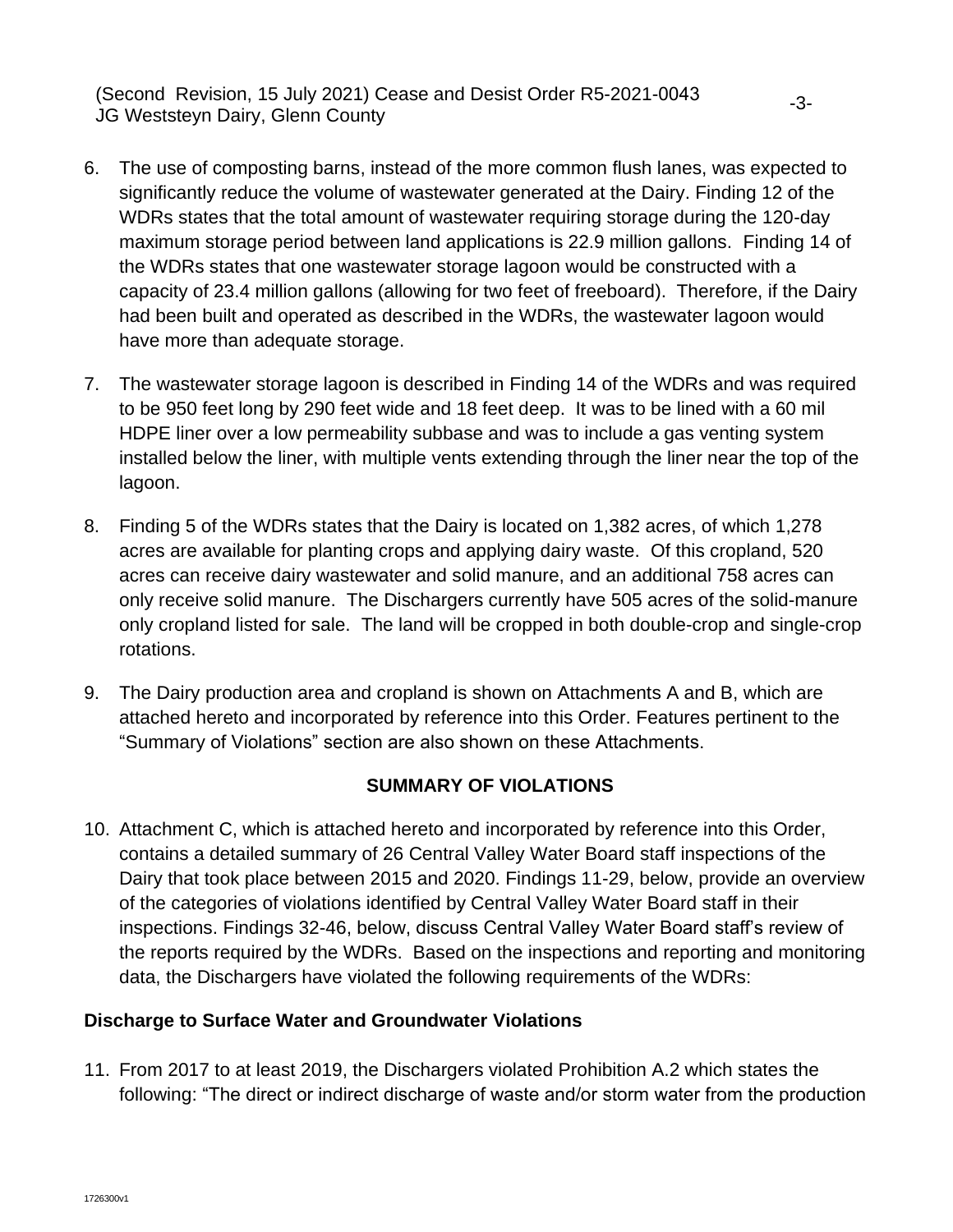area to surface waters is prohibited." The Discharger allowed dairy wastewater to flow into a tailwater pond, which then discharged to Baker Slough, a water of the State. In addition, the Dairy did not have tailwater recovery systems, and fields adjacent to Baker Slough had sub-surface pipes, which allowed tailwater to drain into Baker Slough. (See Attachment C, Items 6j, 12, 13, 17d).

- 12. In 2018, the Dischargers violated Prohibition A.7 which states, in part, the following: "The discharge of waste from the facility to surface waters which causes…an exceedance of any state or federal water quality criteria…is prohibited." The discharge of wastewater to Baker Slough in January 2018 contained ammonia at concentrations that exceeded the US EPA chronic toxicity criterion. (See Attachment C, Item 12).
- 13. From 2017 through 2020, the Dischargers violated Specification C.1, Interim Groundwater Limitations, which specifies that the "[r]elease of waste constituents from any treatment, storage, or disposal" at the Dairy "shall not cause or contribute" to adverse impacts to groundwater. Specifically, the WDRs include two interim groundwater limitations: a limitation for nitrate as nitrogen  $(NO<sub>3</sub>-N)$  of 10 mg/L and a limitation for electrical conductivity (EC) of 900 µmhos/cm. There are three groundwater monitoring wells at the Dairy. Although the Dischargers have not collected groundwater samples at the required frequency or from the required domestic and agricultural wells, the limited data shows that the discharge of wastewater has caused groundwater downgradient of the wastewater lagoon and compost barn to exceed the interim limitations for nitrate as nitrogen and electrical conductivity. (See Findings 45-46, below).
- 14. From 2015 through 2020, the Dischargers violated Specification B.1 which states, in part, the following: "The collection, treatment, storage, discharge, or disposal of wastes at the facility shall not result in: (1) discharge of waste constituents in a manner which could cause degradation of surface water or groundwater, [or] (2) contamination or pollution of surface water or groundwater." Among other items, the Dischargers (a) have not constructed the Dairy as described in its WDRs and is housing all support stock (except baby calves) in the same compost barns as the milk cows, causing the barns to be overloaded with manure that is not being properly disposed of, (b) have consistently stored significant volumes of wastewater and manure slurry in unpermitted, unlined basins, (c) have allowed wastewater to overflow from the lined lagoon into the gas vents, constituting a direct discharge of waste to groundwater, (d) have stored wastewater in the tailwater pond, (e) has discharged wastewater to surface water, (f) have buried dead cows on the Dairy property, (g) have adversely impacted groundwater, and (h) have overapplied nitrogen to cropland. (See Attachment C).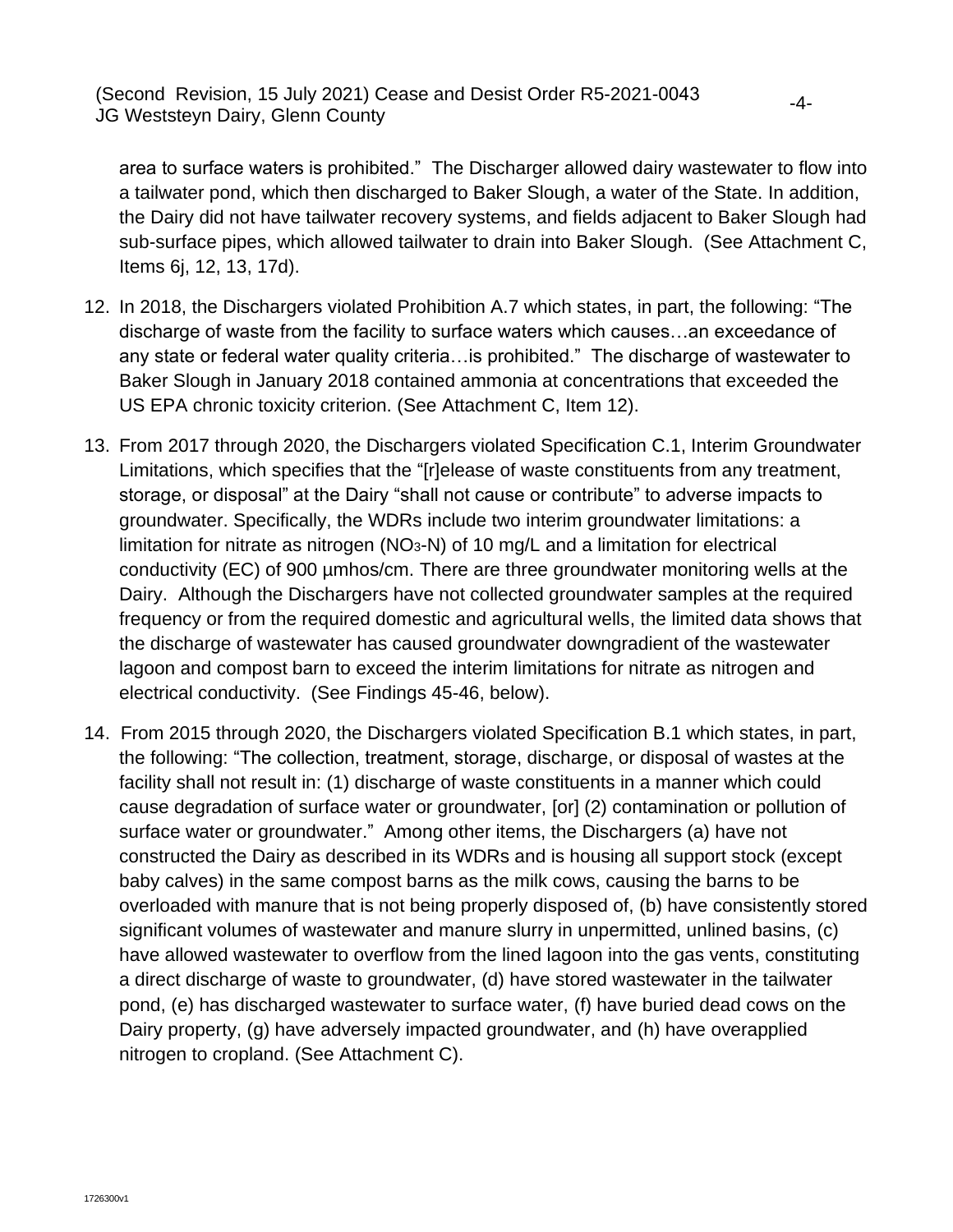#### **Wastewater Storage and Distribution Violations**

- 15. From 2016 through 2020, the Dischargers violated Specification B.6 which states, in part, the following: "The facility shall have a lagoon and conveyance structures that are designed, constructed, operated, and maintained to retain all facility wastewater generated during the storage period…together with all precipitation on and drainage through manured areas, up to and including a 25-year, 24-hour storm." The Dischargers have not properly managed the lined lagoon, have generated more liquid waste than anticipated, and have not applied sufficient wastewater to cropland. Instead, the Dischargers have allowed wastewater to pond on native soil, installed a pipe and valve to direct wastewater to an unpermitted pond, allowed wastewater to overflow the unpermitted pond, inappropriately stored wastewater in the tailwater pond near Baker Slough and discharged wastewater to the 10-acre "pasture." In addition, prior to mid-2017, the permitted lined lagoon did not have the permanent pumps and piping needed to move wastewater into and out of the lagoon. (See Attachment C, Items 2c, 6c, 9c, 10a, 10b, 14a, 18e, 19a, 20c, 21c, 22b, 23c and Finding 49).
- 16. In 2019, the Dischargers violated Specification B.7, which states, in part, the following: "The level of waste in the storage lagoon at the facility shall be kept a minimum of two (2) feet from the top…." From at least February through July 2019, the Dairy's permitted lagoon had either no freeboard or one foot of freeboard. In addition, the vault used to remove groundwater from underneath the lagoon was filled with wastewater, and in July 2019, wastewater was flowing into the gas vents in the lagoon's liner, which constitutes a direct discharge of wastewater to groundwater. (See Attachment C, Items 17b, 18a, 20a).
- 17. From 2015 through 2020, the Dischargers violated Specification B.12, which states, in part, the following: "All roofs, buildings, and non-manured areas located in the production area shall be…designed so that clean rainwater, including roof drainage, is diverted away from manured areas…unless such drainage is fully contained in the wastewater retention system." Dairy wastewater has been stored in one of the designated stormwater ponds and clean stormwater has not been diverted to stormwater ponds. The Dischargers installed a valve/pipe to divert wastewater from the permitted lined lagoon to the stormwater pond. (See Attachment C, Items 6d, 6e, 18b, 20b, 21b, 22b, 23a, 25a, 26a).
- 18. From at least 2015 through 2020, the Dischargers violated Specification B.13, which states, in part, the following: "The milk parlor, animal confinement area, and manure and feed storage areas shall be designed and maintained to convey all water that has contacted animal wastes or feed to the wastewater retention system …" The Dischargers have (a) directed wastewater from the milk parlor into a stormwater pond, and (b)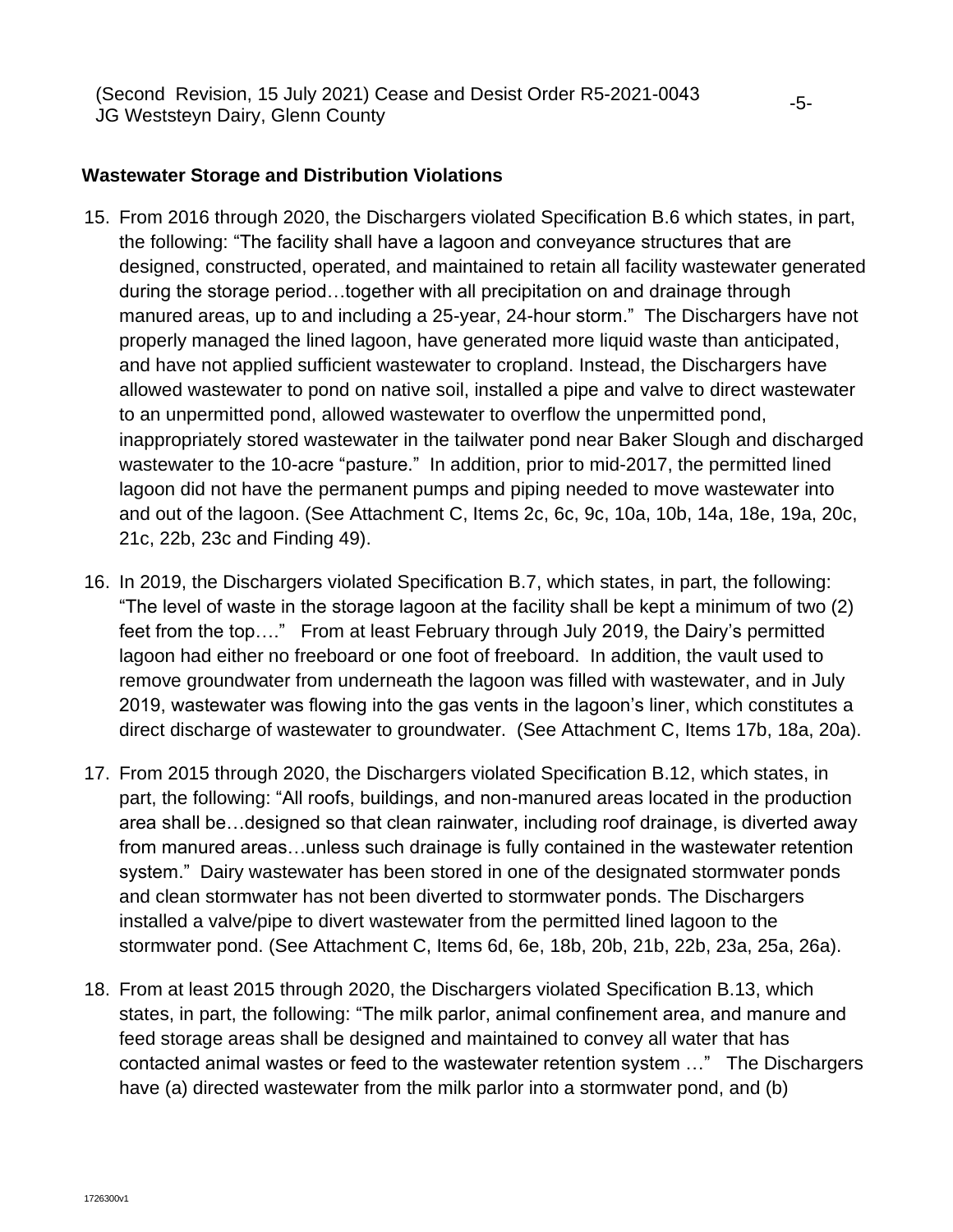consistently placed manure slurry from the compost barns onto native soil or into unpermitted basins; leachate from these areas is not conveyed to the permitted lined lagoon. Until 2018, leachate from the commodity pad flowed to the tailwater pond instead of the permitted lined lagoon. (See Attachment C, Items 1, 2a, 6f, 6g, 9c, 10b, 14b, 15a, 15c, 16a, 17a, 17c, 17d, 17e, 18b, 18c, 19b, 20b, 20d, 21b, 21d, 22a, 23a, 23b, 23d, 25b, 25e, 26a, 26b.)

19. From at least 2017 through 2020, the Dischargers violated Specification B.14, which states, in part, the following: "Unlined ditches, swales, and/or earthen-berm channels may not be used for storage of wastewater, manure, or tailwater and may only be used for conveyance of wastewater collected in the production area to the storage lagoon…" Prior to 2018, the Dischargers consistently allowed leachate from the commodity and manure storage area to flow through unlined ditches for storage in the tailwater pond adjacent to Baker Slough. (See Attachment C, Items 6f, 10b, 14b, 15a, 17d, 18e, 19a, 20c, 21c, 22b, 23c).

#### **Land Application of Manure Violations**

- 20. From 2015 through 2020, the Dischargers violated Prohibition A.12, which states the following: "The land application of manure or wastewater to land application areas for other than nutrient recycling is prohibited." Central Valley Water Board staff inspections have consistently found that the Dischargers have placed significant amounts of manure slurry in at least four different land application areas for purposes of drying and storage. (See Attachment C, Items 1, 6g, 10a, 14c, 15c, 16a, 17c, 17f, 18c, 18d, 19b, 19d, 20d, 20e, 21d, 21e, 21f, 22c, 23d, 25b, 25c, 25d).
- 21. From at least 2017 through 2020, the Dischargers violated Specification B.17, which states, in part, the following: "The application of waste to land application areas shall be at rates that preclude development of vectors or other nuisance conditions and meet the conditions of the certified Nutrient Management Plan. Application shall be timed to minimize nitrogen movement below the root zone." The Dairy does not have an accurate Nutrient Management Plan that reflects actual nutrient application practices, and the Dischargers' nutrient applications result in violations of the WDRs' nitrogen applied-toremoved ratio requirements. In addition, the Dischargers' method of drying slurry manure resulted in multiple complaints of nuisance conditions in 2020. (See Attachment C, Items 6i and 24, and Findings 37-43).
- 22. From at least 2017 through 2020, the Dischargers violated Specification B.22, which states the following: "Animal waste (manure solids) shall not be applied for disposal to any land that is not being used to grow crops. Crops must be planted within 60 days of waste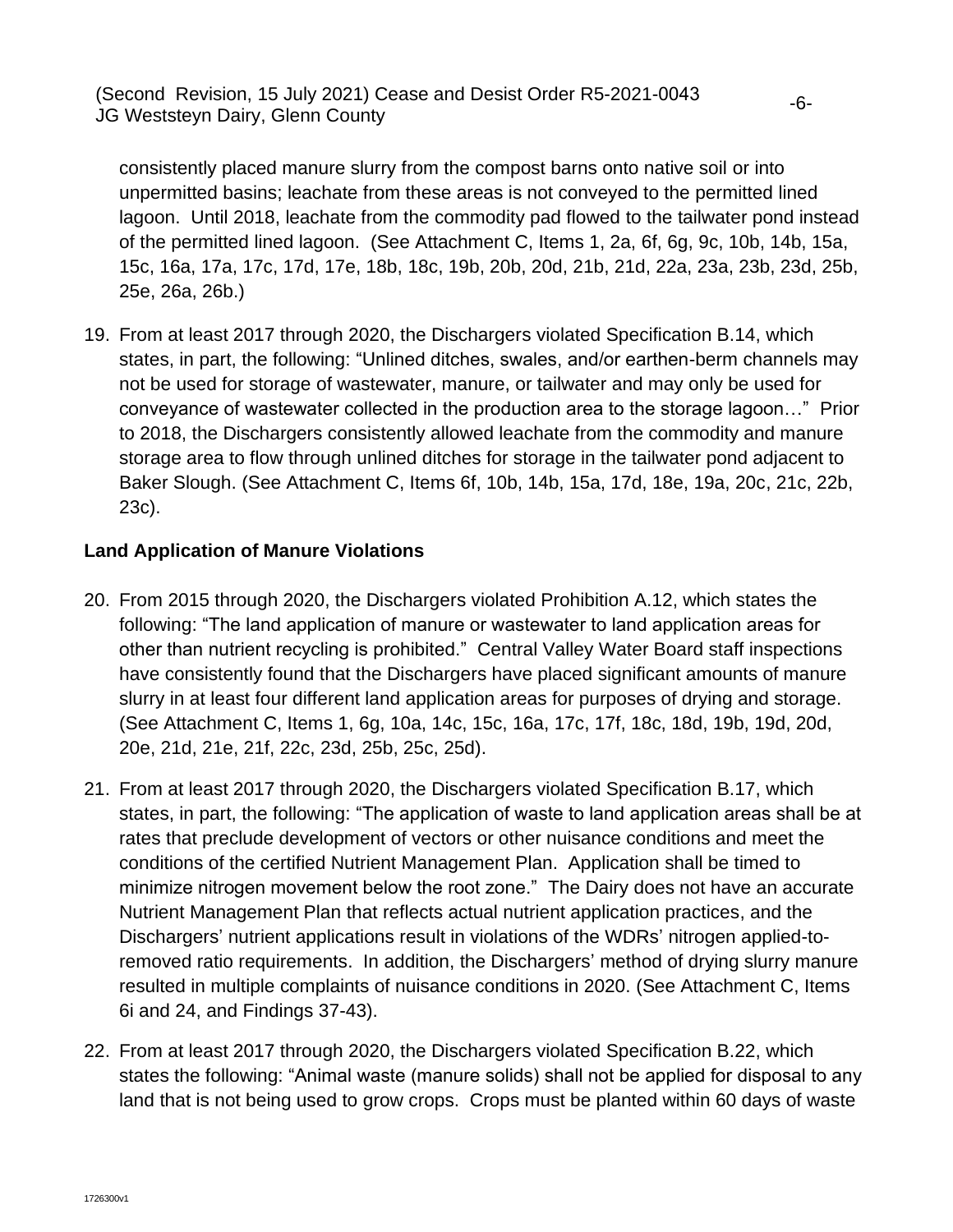application." The Dischargers significantly overload land near the Dairy production area with manure solids and slurry, and either does not grow a crop on these lands, or plants crops beyond the maximum 60 days from when waste was first placed. (See Attachment C, Items 2a, 9c, 10a, 14c, 15c, 16a, 17c, 17f, 17c, 17d, 19b, 19d, 20d, 20e, 21d, 21e, 21f, 22c, 23d, 25b, 25c, 25d).

#### **Herd Violations**

- 23. From 2011 to 2017, the Dischargers violated Prohibition A.9, which states, in part, the following: "The disposal of dead animals at the facility is prohibited…" In February 2016, Central Valley Water Board staff observed a significant number of dead and decaying cows at two locations on the Dairy; the Dischargers stated that all dead animals had been buried onsite since 2011. Although the Dischargers provided proof that a rendering company had been hired to remove dead animals, in 2017 Central Valley Water Board staff again observed that dead animals in various stages of decomposition had been buried near the lined lagoon. Since 2017, Water Board staff have not seen evidence that dead cows are being buried at the Dairy. (See Attachment C, Items 2b, 3, 4, 5, 10c).
- 24. In 2016, 2018, and 2019, the Dischargers violated Provision D.4, which states, in part, the following: "The number of animals shall not be increased above the maximum herd size…". Although the WDRs state that the maximum allowed herd size is 4,957 cows, the Dischargers' Annual Reports show that this limit was exceeded in 2016, 2018, and 2019. In 2016 the Dairy housed up to 5,055 cows, in 2018 the Dairy housed up to 5,425 cows, and in 2019 the Dairy housed up to 5,170 cows. (See Findings 40, 42, 43).

## **Compost Barn Violation**

25. In 2012, the Dischargers violated Specification B.11, which states, in part, the following: "The discharger shall take pre-operation soil samples from the earthen floors of the barns and repeat the sampling after the barns have been in operation for one year…If the sampling indicates that waste constituents are moving into the soil beneath the barns, the barns will be retrofitted with concrete floors." The Dischargers did not collect pre-operation soil samples but did collect samples in 2017, after approximately seven years of use. This data was not submitted until 2020 and only consists of a laboratory report with no indication as to the location or depth of the samples. This Order requires collection of soil samples from the compost barns. If the results show that the use of the compost barns are causing waste constituents to move into the vadose zone at concentrations which have the potential to impact water quality, then the Dischargers must retrofit the barns with concrete floors as required by the WDRs. (See Attachment C, Item 6h, 7, 8h).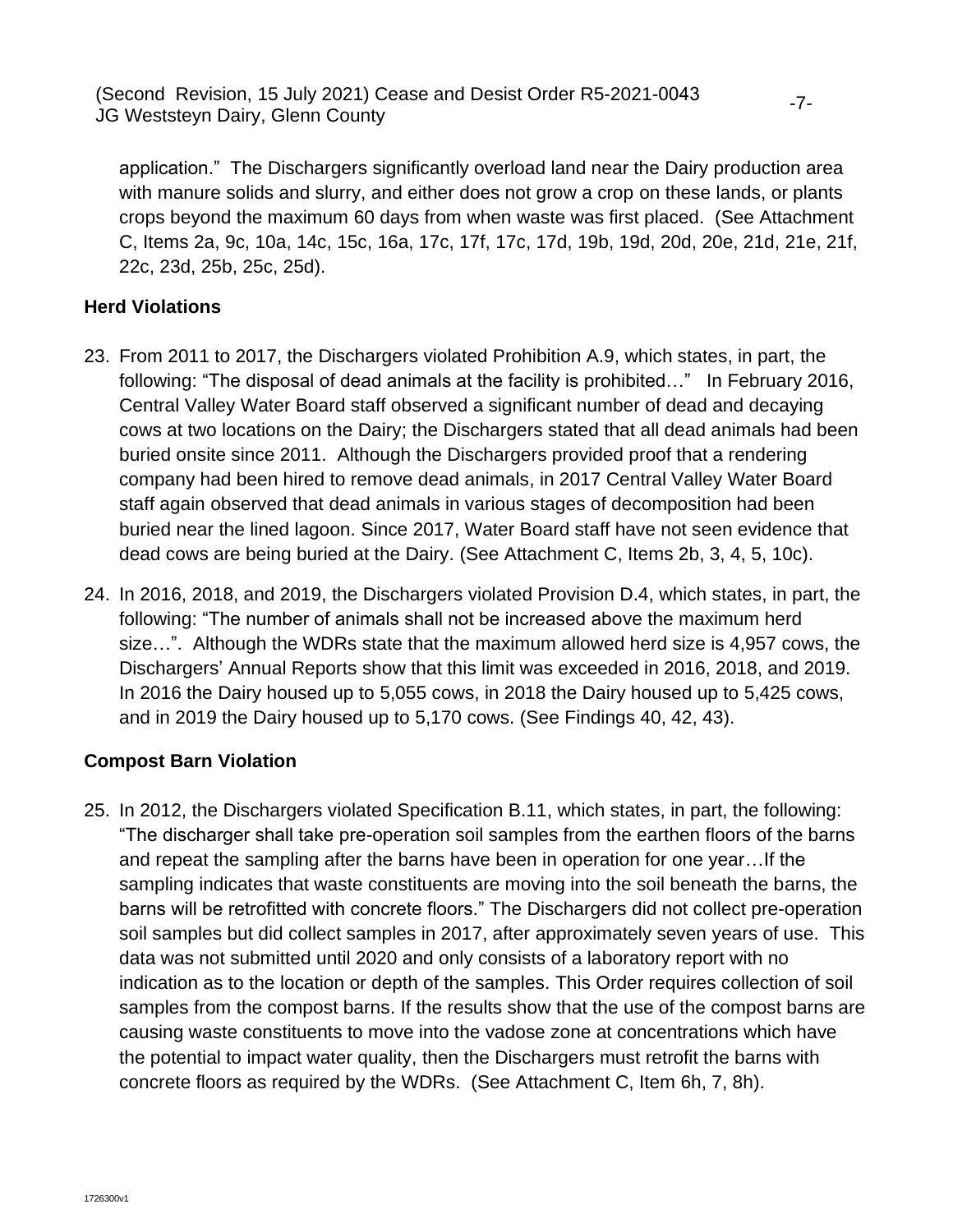### **Reporting Violations**

- 26. From 2010 through 2020, the Dischargers have violated Section F.1.b of the WDRs which states that "[t]he Discharger shall submit Annual Reports, Groundwater Reports, and Storm Water Reports as described in the Monitoring and Reporting Program." The Dischargers did not submit Annual Reports from 2010 through 2016. Since then, Annual Reports have been submitted appropriately. Between 2010 and 2016, the Dischargers did not conduct groundwater monitoring and reports were not submitted. The 2017 through 2020 Groundwater Monitoring Reports were submitted late and did not include all the required information. Lastly, the Dischargers have never conducted storm water monitoring and have never submitted storm water reports.
- 27. The Dischargers violated Section F.1.e, which requires submittal of a "Salinity Report" as a part of the first Annual Report. Neither the first Annual Report nor subsequent Annual Reports included a Salinity Report. On 23 November 2020, the Dischargers submitted an acceptable document; however, it was not signed, as required by the WDRs.
- 28. The Dischargers have violated Section F.1.i, which requires submittal of a "Setback and Buffer Analysis and Irrigation Well Study" before the first application of wastewater or manure solids to Field #2 or Field #3 and before housing animals in the barn closest to well DW-2. The Dischargers should have submitted this document in 2015 but did not do so. This Study is still outstanding.
- 29. From 2012 through 2020, the Dischargers violated Section F.1.j, which requires submittal of a "Composting Barn Soils Report" within 18 months of commencement of use of the compost barns. Google Earth images show that the compost barns were occupied in March 2010, so the Dischargers should have submitted this document in 2012 but did not do so. The Composting Barn Soils Report is outstanding, and it is no longer possible for the Dischargers to collect pre-operation samples required for the report because animals have been housed in the composting barn since approximately 2010. This Order includes alternative sampling requirements as described in Finding 25.

#### **CLEANUP AND ABATEMENT ORDER**

30. On 1 February 2018, the Assistant Executive Officer of the Central Valley Water Board issued Cleanup and Abatement Order R5-2018-0700 (CAO) to Weststeyn Dairy. The CAO was issued due to an ongoing discharge of dairy wastewater into Baker Slough, a water of the State. The CAO required that Jake Weststeyn DBA Weststeyn Dairy Farms immediately stop the discharge to Baker Slough, discontinue the use of the tailwater pond to store dairy generated wastewater, submit a workplan outlining how cropland runoff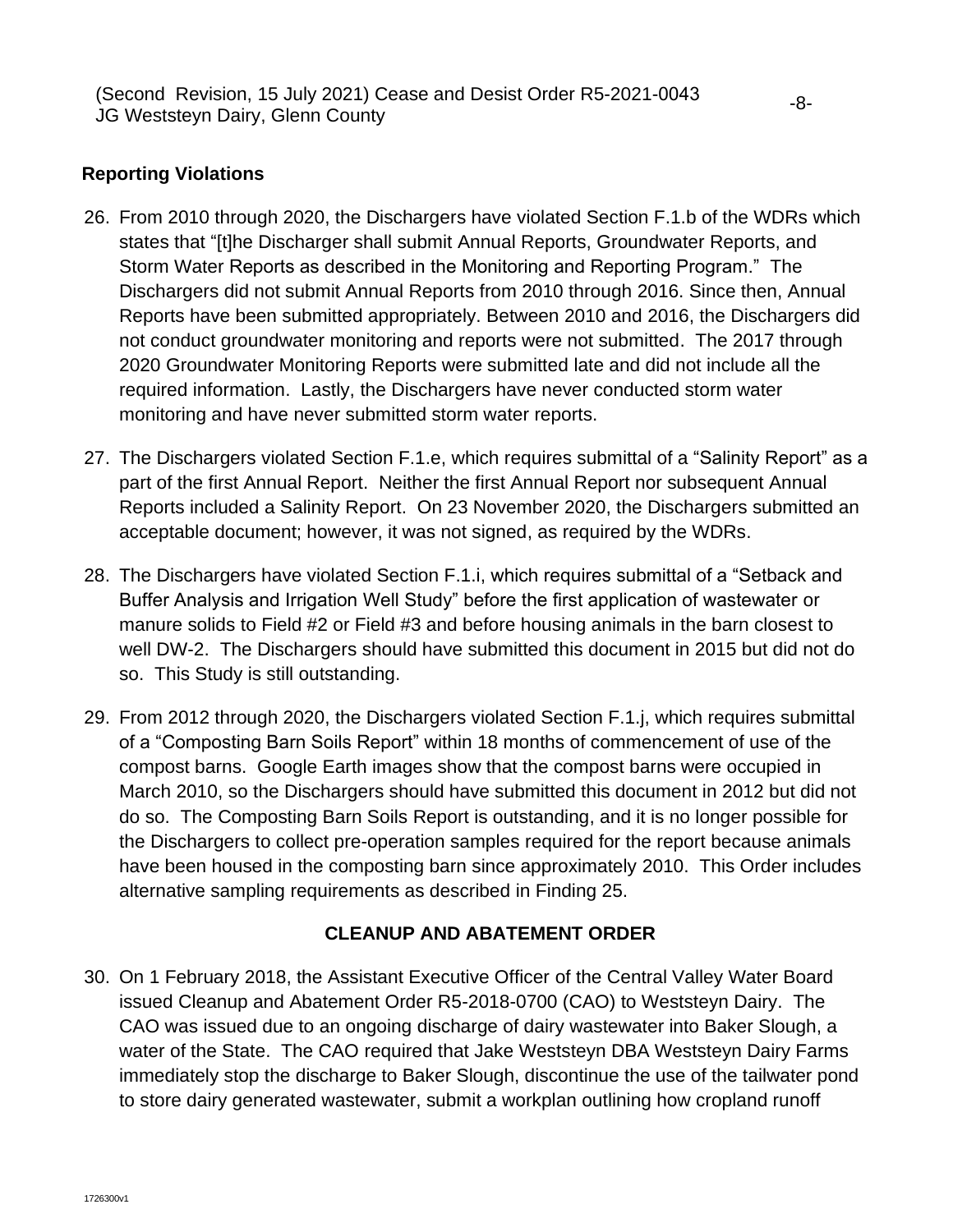would be managed without use of the tailwater pond for storage, and remove all wastewater and solid manure from the tailwater pond.

31. In response to the CAO, the discharge of wastewater into Baker Slough in 2018 was stopped and Jake and Stephen Weststeyn submitted a workplan on behalf of the Diary to describe how they would comply with the CAO. However, subsequent Central Valley Water Board staff inspections documented two continuing violations of the CAO, in addition to the violations of the WDRs discussed above: (a) the Regional Board contends that in February 2019, the Dischargers again discharged wastewater to Baker Slough, although the Dischargers contend otherwise; and (b) the Dischargers enlarged the tailwater pond and continues to use the tailwater pond to store dairy wastewater. (Source: Attachment C, Items 17d, 18e, 19a, 20c, 21c, 22b, 23c).

#### **REVIEW OF REPORTS SUBMITTED PER WDRS**

32. Section F requires the submittal of eight separate technical reports. In addition, the WDRs require that the Dischargers prepare and implement a Waste Management Plan (WMP) and a Nutrient Management Plan (NMP). The Monitoring and Reporting Program (MRP) of the WDRs requires storm water monitoring and reporting, groundwater monitoring and reporting, and annual reports. Many of the Dischargers' reports are discussed below. It is noted that certain reports were submitted timely and found to comply with the WDRs, including the Wastewater Lagoon Design Report and the Wastewater Lagoon Construction Report. Submittals that are missing in their entirety are discussed above, in the "Reporting Violations" section.

#### **Waste Management Plan**

- 33. The purpose of the WMP is to ensure that the production area of the Dairy is designed, constructed, operated, and maintained so that dairy wastes are managed to prevent adverse impacts to groundwater and surface water quality.
- 34. The Dischargers' most recent WMP is dated 31 October 2017 (Draft WMP). It is stamped "draft" and is not signed by either the consultant who prepared it or by the Dischargers. A review of the Draft WMP finds that it contains information that is different from the Findings of the WDRs and different from what Central Valley Water Board staff have observed during inspections. Among other items, the Draft WMP calculates the required volume for the wastewater pond based solely on wastewater inflows from the milk barn, although there are also inflows from the solids separator and leachate from the commodity pad. In addition, the Draft WMP assumes that 30% of the solid manure in the waste stream will be removed by the solids separator, which is inaccurate because the solids separator does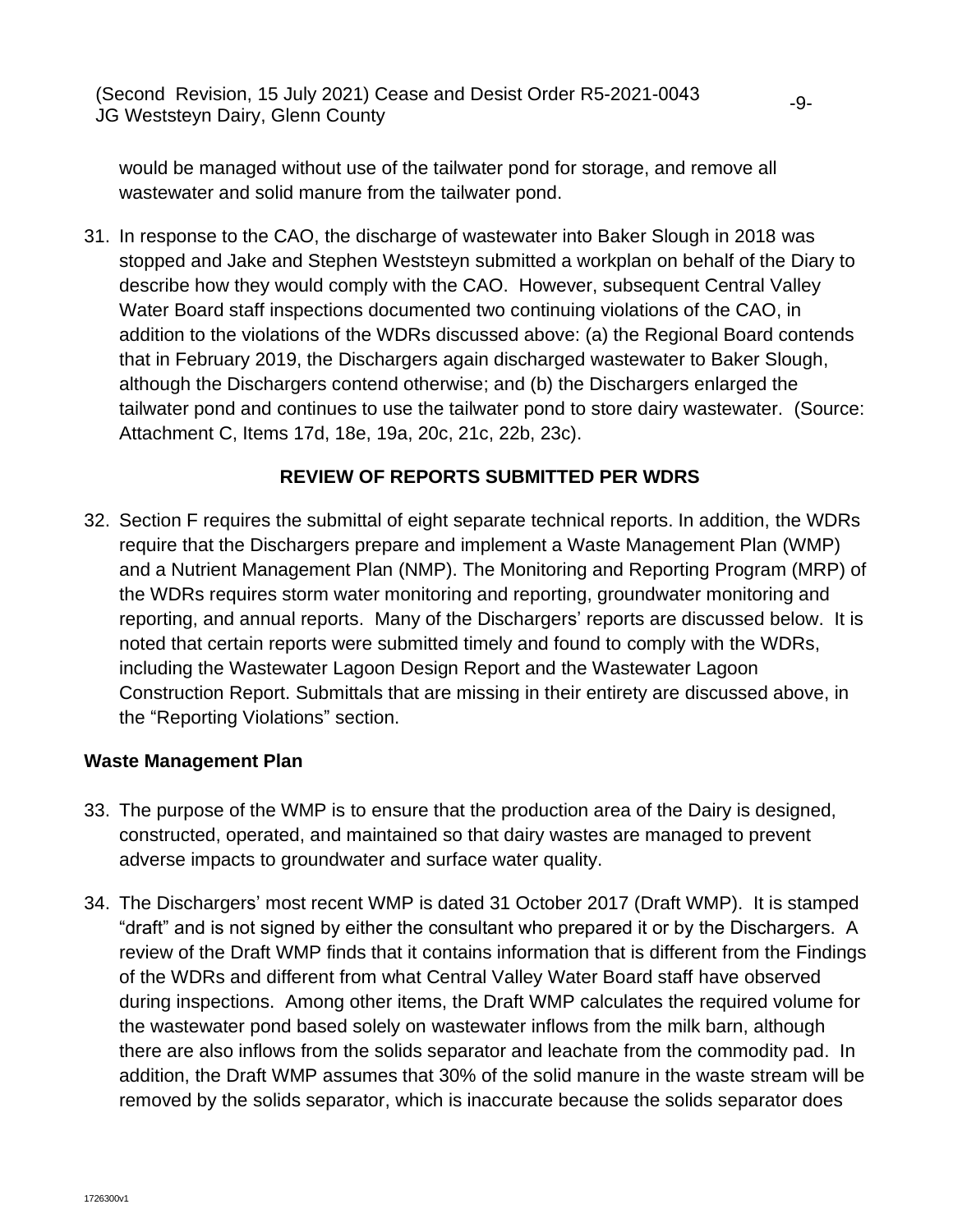not currently treat the milk barn wastewater and is frequently inoperable. The Draft WMP also states that the wastewater lagoon has sufficient storage capacity for the 120-day storage period but does not identify the minimum freeboard necessary on 1 November each year to provide sufficient storage.

-10-

#### **Nutrient Management Plan**

- 35. The purpose of an NMP is to budget and manage the nutrients applied to the land application areas, considering all sources of nutrients, crop requirements, soil types, climate, and local conditions in order to minimize adverse impacts to surface water and groundwater quality. Among other items, the NMP must propose nitrogen loading rates that meet the criteria in the WDRs. The amount of nitrogen applied to cropland versus the amount of nitrogen removed by the crop (the "applied-to-removed ratio") is not to exceed 1.4 unless certain conditions are met (i.e., plant tissue testing shows that additional nitrogen is needed and that the amount applied is consistent with written recommendations by a professional). Per the WDRs, the applied-to-removed ratio shall never exceed 1.65.
- 36. The most recent NMP was prepared in August 2017. It states that the Dairy includes 1,298 acres of land. Of this, the Nutrient Budget portion of the NMP shows that lagoon wastewater will be applied to 540 acres (Fields #5, #6, #8a, #8b, #9, #10a, #10b, #11, and #16). The proposed nitrogen applied-to-removed ratio for the crops grown on these fields (corn, oats, grass) ranges from 1.39 to 1.40, values which comply with the WDRs.
- 37. The WDRs require that the NMP be updated in response to exceedance of an applied-toremoved ratio. However, despite noting exceedances of the applied-to-removed ratios in the 2016, 2017, 2018, and 2019 Annual Reports, as detailed in Paragraphs 39 through 42, the Dischargers have never submitted an updated NMP. The NMP will also need to be updated when the Dischargers are in escrow for sale of the 505 acres (see Finding 8).

## **Annual Reports**

38. The WDRs require that an Annual Report be submitted by 15 January each year, describing operations for the period of 1 November through 31 October of the previous year. Annual Reports are to describe, among other items: the number of cows; the estimated volume of solid manure and wastewater produced; the amount of solid manure and wastewater applied to the land application areas or removed from the dairy; and crops grown, their yield, and their nitrogen removal. Nitrogen applied-to-removed ratios must be calculated for each crop.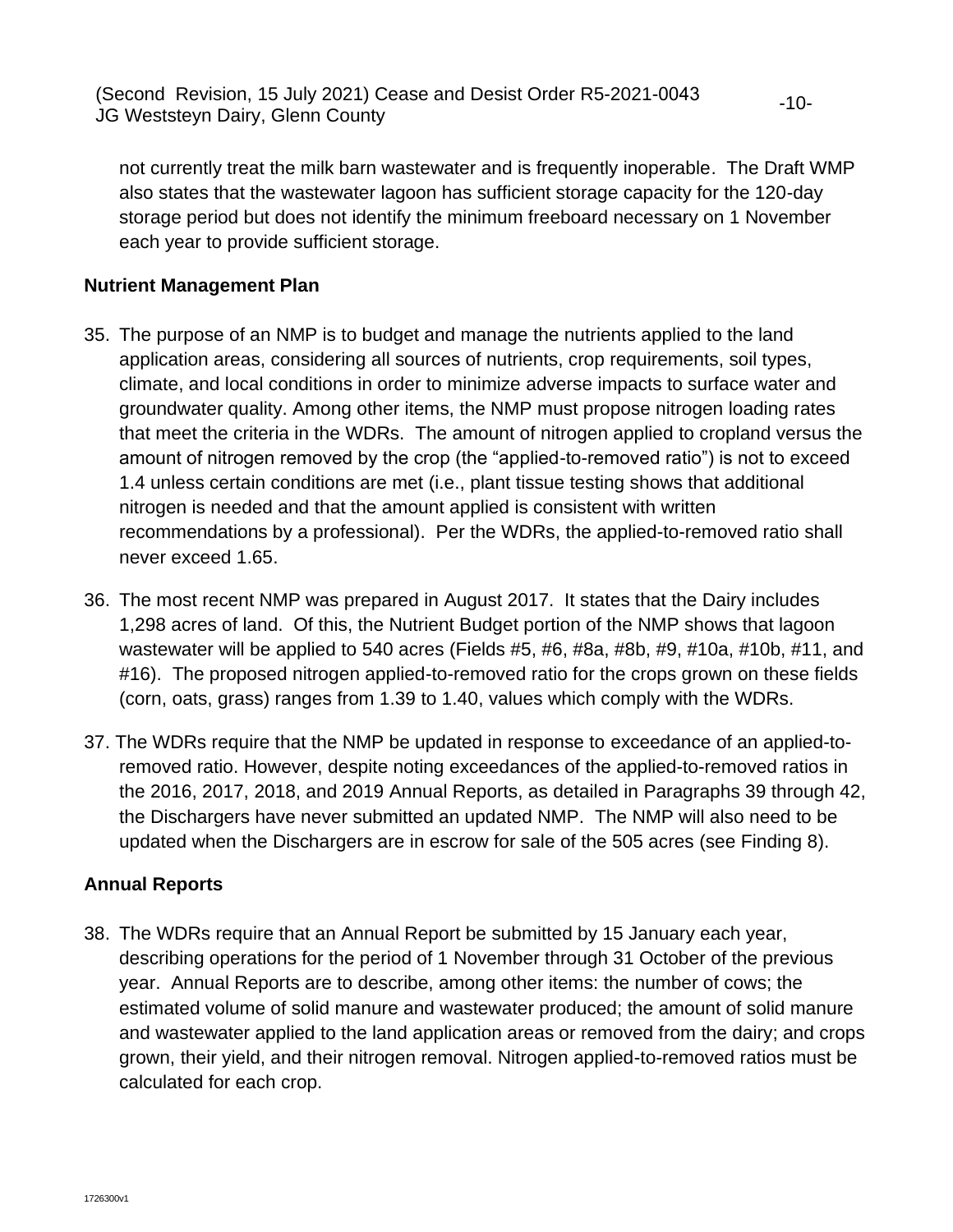39. The 2016 Annual Report stated that the maximum herd size was 5,055 cows, which is greater than the herd size allowed by the WDRs. The 2016 Annual Report provided no information about the volume or nutrient content of process wastewater generated during the year and shows that process wastewater was not applied to any field, although solid manure was applied to cropland. This is consistent with staff's understanding that milking did not begin until January 2017. Nitrogen applied-to-removed ratios exceeded the 1.4 limit for the following field/crop combinations: Field #5/corn, Field #6/alfalfa, Field #10/alfalfa, Field #13/corn, and Field #15/alfalfa. Nitrogen applied-to-removed ratios exceeded the 1.65 limit for Field #8/corn and Field #9/corn.

-11-

- 40. The 2017 Annual Report states that 10.5 million gallons of wastewater was generated and applied to three crops on 180 acres. This is significantly less land than the NMP anticipated and indicates that the Dischargers likely left excess wastewater in the lagoon. Nitrogen applied-to-removed ratios exceeded the 1.4 limit for the following field/crop combinations: Field #5/corn and Field #7/sorghum. Nitrogen applied-to-removed ratios exceeded the 1.65 limit for Field #9/oats and Field #8/alfalfa.
- 41. The 2018 Annual Report states that the maximum herd size was 5,425 cows, which is greater than the herd size allowed by the WDRs. Approximately 36 million gallons of wastewater were generated and applied to two crops on 180 acres. As in 2017, significantly less wastewater was applied to cropland than anticipated in the NMP. Even so, nitrogen applied-to-removed ratios exceeded the 1.65 limit for Field #1/corn, Field #5/corn, Field #9/sorghum, and Field #10/corn.
- 42. The 2019 Annual Report states that the maximum herd size was 5,170 cows, which is greater than the herd size allowed by the WDRs. Approximately 50 million gallons of wastewater was generated and applied to four crops on 180 acres. As in previous years, significantly less wastewater was applied to cropland than anticipated in the NMP. Even so, nitrogen applied-to-removed ratios exceeded the 1.4 limit for the following field/crop combinations: Field #3/corn, Field #5/oats, Field #6/corn, Field #11/sorghum, and Field #12/sorghum. Nitrogen applied-to-removed ratios exceeded the 1.65 limit for Field #7/oats, Field #7/corn, Field #9/corn, Field #11/oats, Field #12/oats, and Field #15/oats. The Annual Report also notes the discharge to surface waters that occurred when tailwater was released from the tailwater pond into Baker Slough on 9 March 2019 (see Finding 30).
- 43. The 2020 Annual Report was due by 15 January 2021 but was not submitted until 3 March 2021. The Annual Report states that the maximum herd size was 4,300 cows. Approximately 14 million gallons of wastewater was generated and applied to 800 acres of crops. The volume of wastewater reported as generated in 2020 is significantly less than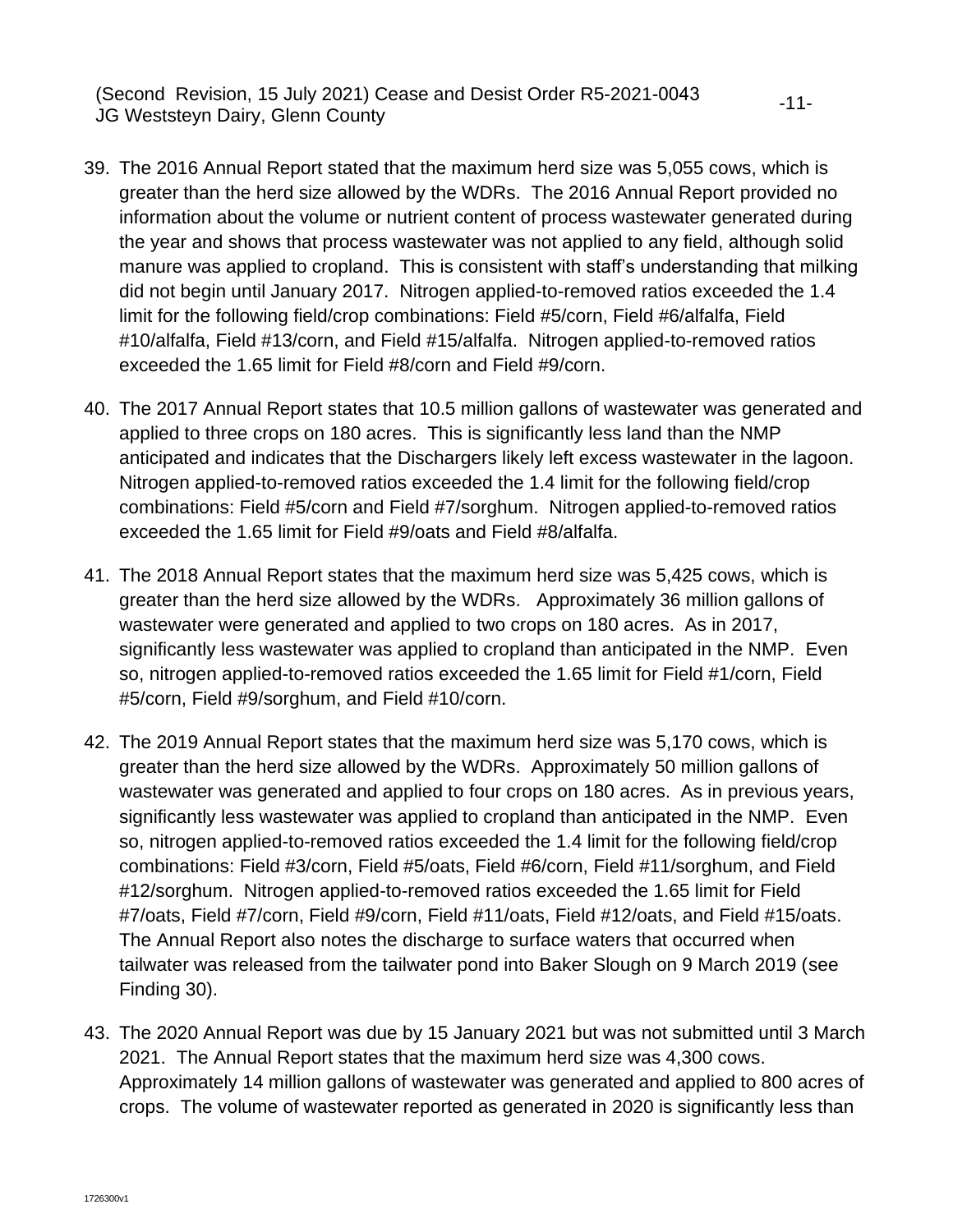what was reported in 2019. According to the Annual Report, none of the nutrient applications exceeded the nitrogen applied-to-removed ratio limits found in the WDRs.

-12-

44. Central Valley Water Board staff have identified the following concerns based on a review of the Annual Reports: (a) it is not clear why the volume of process wastewater produced has increased from 10.5 million gallons in 2017 to 50 million gallons in 2019, even though the number of milk cows has remained the same each year; (b) in no way does the 2017 NMP reflect the actual nutrient application practices at the Dairy; (c) the Dischargers are consistently overapplying nutrients to the fields; (d) the severe overapplication of solid manure to land surrounding the compost barns is not included in the nutrient balances in the Annual Reports; and (e) the Dischargers' failure to apply wastewater to the 560 acres described in the NMP is likely a factor as to why the Dischargers constructed the unpermitted wastewater ponds described in the inspection reports. This Order requires that the Dischargers update and follow the NMP, install a flow meter, collect soil samples and analyze for nitrogen content, and provide additional records to ensure accurate and reliable data is provided in future Annual Reports.

#### **Groundwater Monitoring**

- 45. The Dischargers installed three groundwater monitoring wells and proposed to install a fourth well prior to adoption of the WDRs, but the fourth well has never been installed. This Order requires its installation. In general, MW-1 is upgradient of the Dairy, MW-2 is immediately downgradient of the wastewater lagoon, and MW-3 is downgradient of the eastern compost barns.
- 46. The WDRs contain Interim Groundwater Limitations, as noted in Finding 13. The table below contains the groundwater monitoring results reported to the Central Valley Water Board. As shown in the table, MW-2 and MW-3, which are downgradient of two of the waste disposal areas, consistently exhibit higher EC and NO<sub>3</sub>-N concentrations than the upgradient well. In addition, the data shows that the discharge of waste at the Dairy has caused exceedances of the Interim Groundwater Limitations (Finding 13), in violation of the WDRs. The results in **bold** font exceed the Interim Groundwater Limitations of 10 mg/l for NO3-N and 900 umhos/cm for EC.

| Date      | $MW-1$          |                   | $MW-2$          |                   | $MW-3$          |                   |
|-----------|-----------------|-------------------|-----------------|-------------------|-----------------|-------------------|
|           | EC,<br>umhos/cm | $NO3-N$ ,<br>mq/L | EC,<br>umhos/cm | $NO3-N$ ,<br>mg/l | EC,<br>umhos/cm | $NO3-N$ ,<br>mg/L |
| 5/23/2008 | 808             | 1.7               | 697             | 8.27              | 681             | 9.28              |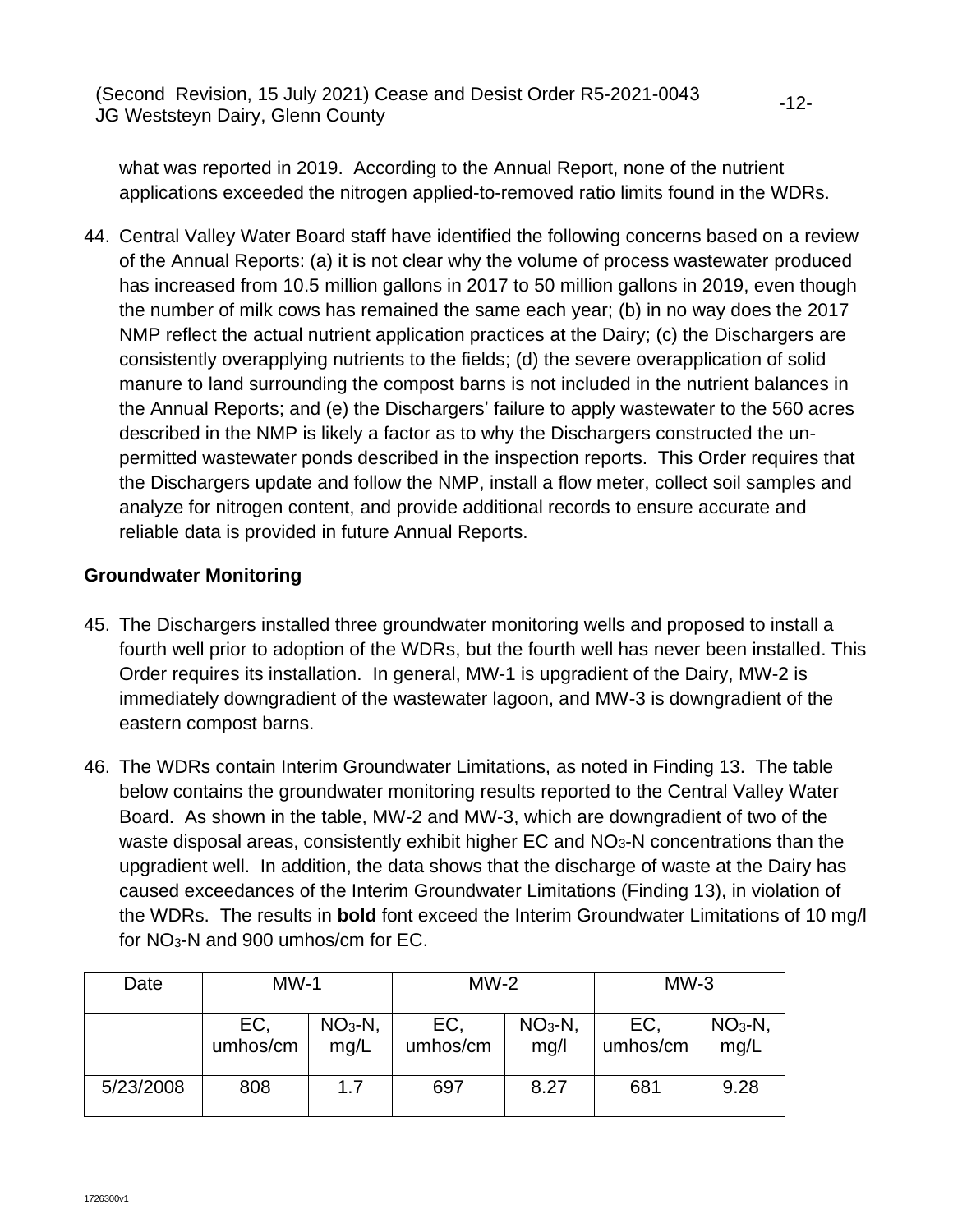| Date        | $MW-1$ |      | $MW-2$ |      | $MW-3$ |      |
|-------------|--------|------|--------|------|--------|------|
| 1/29/2009   | --     | 2.0  |        | 8.3  |        | 8.0  |
| 4/6/2017    | 792    | 4.0  | 1,020  | 7.7  | 816    | 9.1  |
| 7/21/2017   | 772    | 6.8  | 946    | 9.6  | 856    | 2.8  |
| 11/30/2017  | 830    | 3.7  | 948    | 10.8 | 787    | 8.7  |
| 3/14/2018   | 801    | 10.6 | 928    | 9.3  | 900    | 3.7  |
| 12/14/2018  | 747    | 8.2  | 869    | 8.2  | 874    | 3.9  |
| 3/12/2019   | 777    | 10.7 | 880    | 7.6  | 948    | 6.3  |
| 9/11/2019*  | 823    | 2.6  | 958    | 9.9  | 738    | 7.9  |
| 11/7/2019   | 793    | 9.4  | 1,110  | 12.6 | 918    | 3.4  |
| 10/29/2020* | 868    | 3.4  | 1,282  | 13   | 768    | 11   |
| 10/29/20    | 869    | 3.6  | 1250   | 12.8 | 790    | 11.2 |

\* Samples collected by Central Valley Water Board staff. Remaining data provided by Dischargers.

## **REGULATORY CONSIDERATIONS**

- 47.The Dischargers have indicated interest in installing a DVO anaerobic digester, in part, to address the violations stemming from vacuuming slurry manure from the feed lanes. However, the WDRs do not authorize use of a digestor and Provision D.5 of the WDRs states that an RWD must be submitted at least 140 days before construction of an anaerobic digestor. This Order does not consider use of a digestor as a method to resolve certain violations. If the Central Valley Water Board adopts new or modified WDRs for this Dairy, then this Order will be modified to reflect the WDRs.
- 48. Soils within the area of the Dairy consist of clays to approximately 20 feet below ground surface, and then gravels below that. Groundwater beneath the Dairy is encountered at 16 to 19 feet below ground surface<sup>4</sup>. The poor waste management practices described above,

<sup>4</sup> WDR Information Sheet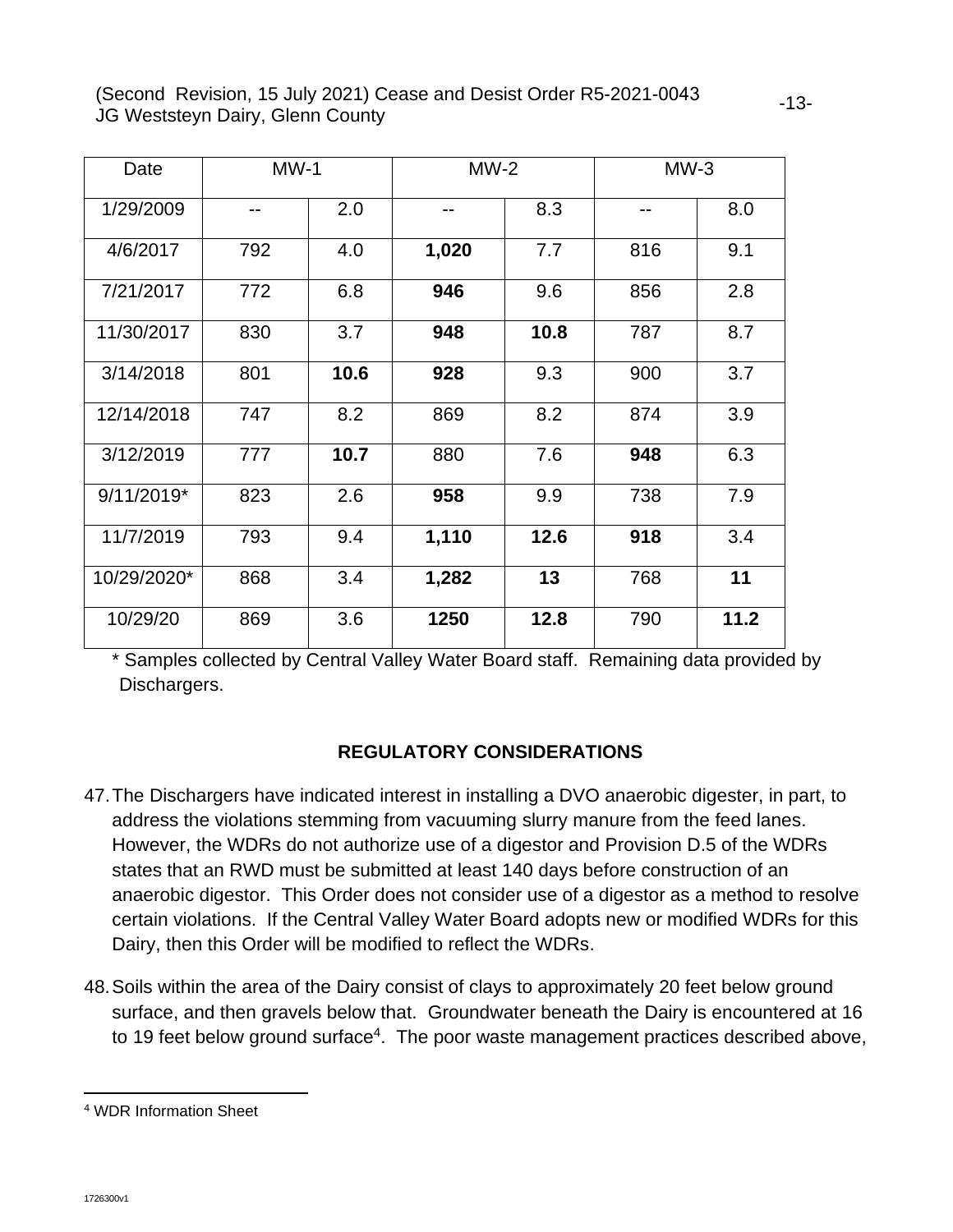and the results of groundwater monitoring demonstrate that the Dairy poses a risk to water quality in the Central Valley region.

- 49. The beneficial uses of the groundwater are defined in the Water Quality Control Plan for the California Regional Water Quality Control Board, Central Valley Region [\(Basin Plan\)](https://www.waterboards.ca.gov/centralvalley/water_issues/basin_plans/sacsjr_201805.pdf) (https://www.waterboards.ca.gov/centralvalley/water\_issues/basin\_plans/sacsjr\_201805.pd f) and discussed in the WDRs General Findings Sections 29 and 30. The beneficial uses of groundwater beneath the Dairy are municipal and domestic water supply, agricultural supply, industrial service supply, and industrial process supply. The failure to comply fully with the requirements of the WDRs threatens these beneficial uses.
- 50. Water Code section 13301 states the following: "When a regional board finds that a discharge of waste is taking place or threatening to take place in violation of requirements or discharge prohibitions prescribed by the regional board or the state board, the board may issue an order to cease and desist and direct that those persons not complying with the requirements or discharge prohibitions (a) comply forthwith, (b) comply in accordance with a time schedule set by the board, or (c) in the event of a threatened violation, take appropriate remedial or preventive action."
- 51. The Central Valley Water Board finds that a discharge of waste is taking place in violation of the requirements and discharge prohibitions of the WDRs, as described in the Findings of this Order. This Order requires the Dischargers to take appropriate remedial action and to comply in accordance with the time schedule set forth below.
- 52. Water Code section 13267, subdivision (b) states, in part, the following: "In conducting an investigation specified in subdivision (a), the regional board may require that any person who has discharged, discharges, or is suspected of having discharged or discharging, or who proposes to discharge waste within its region, or any citizen or domiciliary, or political agency or entity of this state who has discharged, discharges, or is suspected of having discharged or discharging, or who proposes to discharge, waste outside of its region that could affect the quality of waters within its region shall furnish, under penalty of perjury, technical or monitoring program reports which the regional board requires. The burden, including costs, of these reports shall bear a reasonable relationship to the need for the report and the benefits to be obtained from the reports. In requiring those reports, the regional board shall provide the person with a written explanation with regard to the need for the reports, and shall identify the evidence that supports requiring that person to provide the reports."
- 53. The Dischargers own and operate the Dairy, which is subject to the WDRs and this Cease and Desist Order. The technical and monitoring reports required by this Order are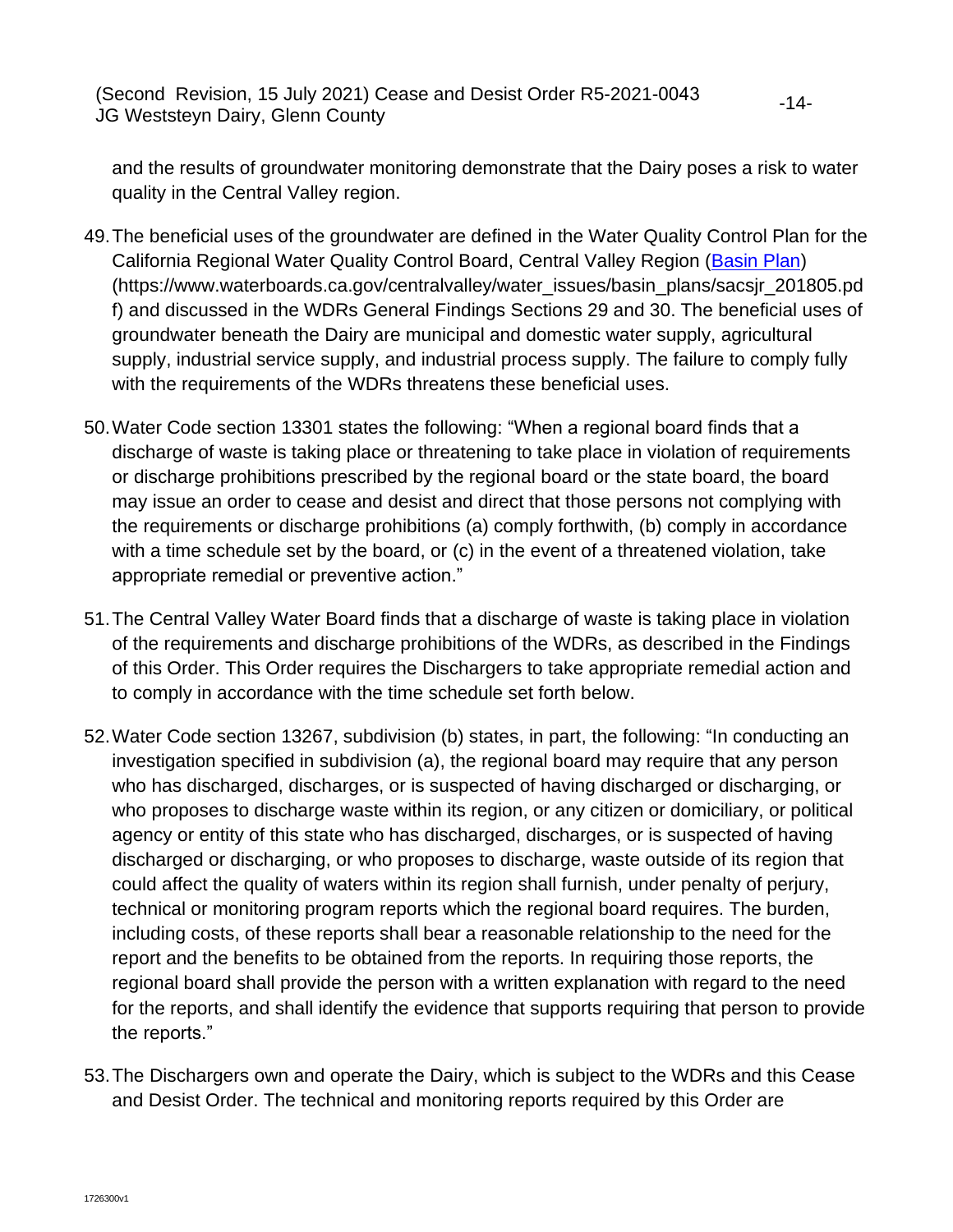necessary to determine compliance with the requirements in the WDRs and this Order. These reports will enable Central Valley Water Board staff to understand the impact the Dairy has on water quality and to ensure that future operations minimize degradation to groundwater. In general, the benefits to be obtained by these reports are assurances that the Dairy is complying with regulatory requirements and employing appropriate management practices regarding the waste generated on-site. The cost to produce the reports<sup>5</sup> required by this Order is estimated to be \$3,320, based on rates provided by a local dairy consultant. Therefore, the burden of production of these reports is reasonable. The specific reports and costs are as follows:

-15-

- One report documenting the consulting firm hired to oversee the work and sign the nine reports requiring a California registered engineer or geologist. Estimated time to produce report and rate: 1 hour at \$40/hour. Total: \$40.
- One report documenting that (a) the unpermitted wastewater pipe/valve has been removed, (b) changes have been made such that wastewater and slurry manure are only stored in the lined wastewater lagoon or temporarily in the concrete transfer lanes, and (c) changes have been made such that solid and semi-solid manure is no longer stored on bare ground. Estimated time to produce report and rate: 2 hours at \$80/hour. Total: \$160.
- One report documenting that the flow meter has been installed and a permanent method is in place to irrigate at least 520 acres of cropland. Estimated time to produce report and rate: 1 hour at \$80/hour. Total: \$80.
- One report documenting (a) modification of the commodity storage pad, (b) that the manure separator has been evaluated, and (c) that manure solid/slurry has been removed from all unpermitted areas. According to the consultant, this may require modification of the WMP. However, updating the WMP is already required by the WDRs, so the cost to update the WMP does not need to be considered in this context. Estimated time to produce report and rate: 8 hours at \$80/hour. Total: \$640.

<sup>&</sup>lt;sup>5</sup> As required by Water Code section 13267, the Central Valley Water Board must only consider the cost to *prepare* the reports. There are additional costs to complete the work necessary to prepare the reports but those costs are outside the scope of Water Code section 13267's direction to consider "the burden, including costs, of … reports."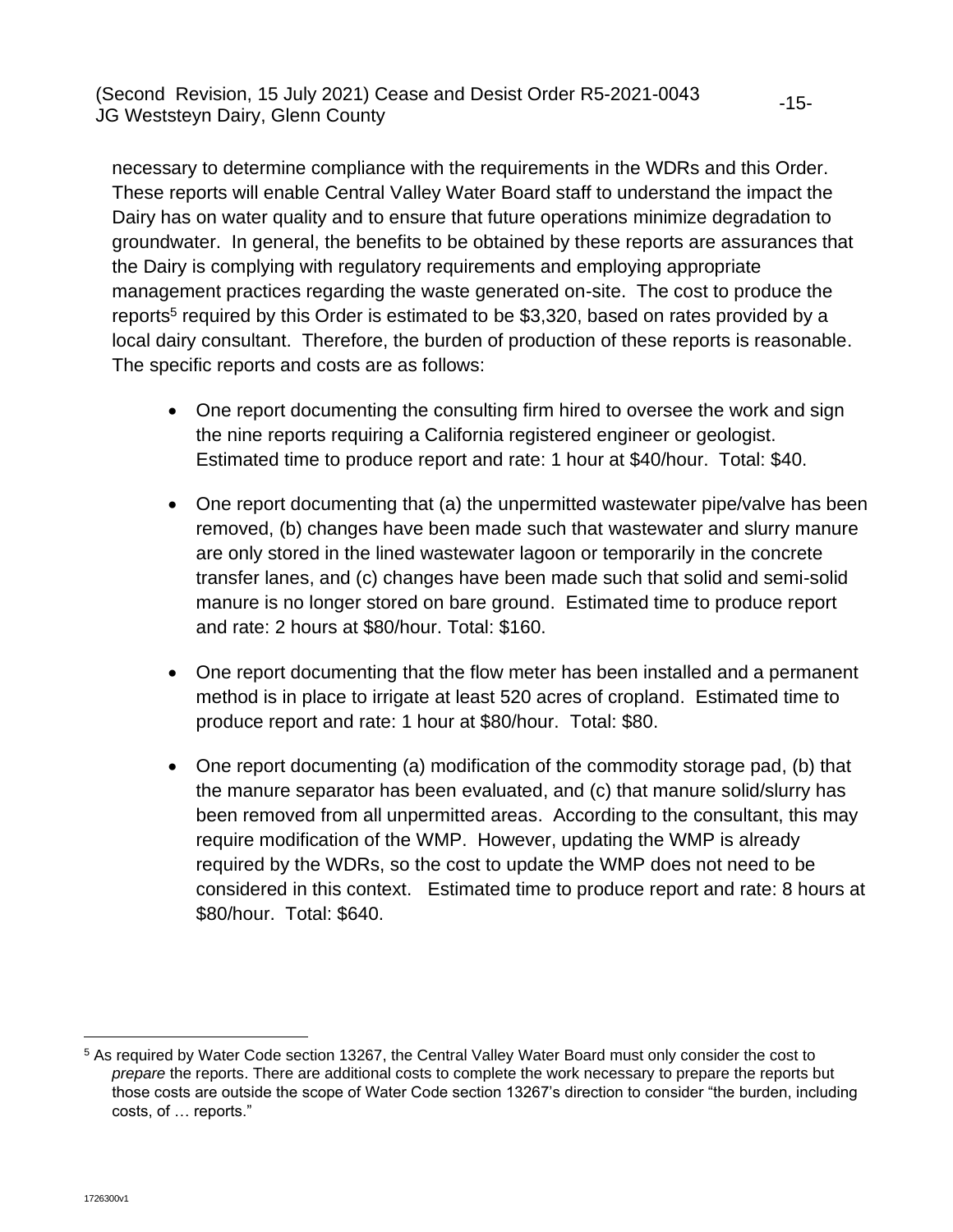> • Contingency Plan (only required if the Dischargers are unable to lower the wastewater lagoon to the minimum freeboard level by 1 November of each year). Estimated time to produce report and rate: 8 hours at \$80/hour. Total: \$640.

-16-

- Compost Barn Soil Report. Estimated time to produce report and rate: 8 hours at \$80/hour. Total: \$640.
- Compost Barn Retrofit Report (only required if the Compost Barn Soil Report shows that salinity has statistically increased). Estimated time to produce report and rate: 8 hours at \$100/hour. Total: \$800.
- If the Dischargers wish to construct an area to temporarily store solid manure, then a Solid Manure Storage Area Construction Workplan and a subsequent Solid Manure Storage Area Construction Report. Estimated time to produce each report and rate: 2 hours at \$80/hour per report. Total: \$320.
- 54. Issuance of this Order is exempt from the provisions of the California Environmental Quality Act (Pub. Resources Code § 21000 et seq.), in accordance with California Code of Regulations, title 14, section 15321(a)(2).
- 55. After due notice to the Dischargers and all other affected persons, the Central Valley Water Board conducted a public hearing at which evidence was received to consider this Cease and Desist Order under Water Code section 13301 in order to establish a time schedule to achieve compliance with the WDRs.

**IT IS HEREBY ORDERED** that, pursuant to Water Code sections 13301 and 13267, the Dischargers, their owners, tenants, agents, successors, and assigns, shall implement the following measures to comply with the WDRs at the JG Weststeyn Dairy:

- 1. Except as allowed below, the Dischargers shall **immediately** comply with all aspects of the WDRs. The Discharger shall submit the Annual Reports, Storm Water Reports, and Groundwater Reports as required by the Monitoring and Reporting Program in its WDRs.
- 2. Summary of Reports Due Under this Order

A summary of the reports required by this Order are listed below. The required content of each report is described in the following pages. To facilitate compliance, reports that are required by both this Order and the WDRs (i.e., annual reports, storm water reports, and groundwater monitoring reports) are shown.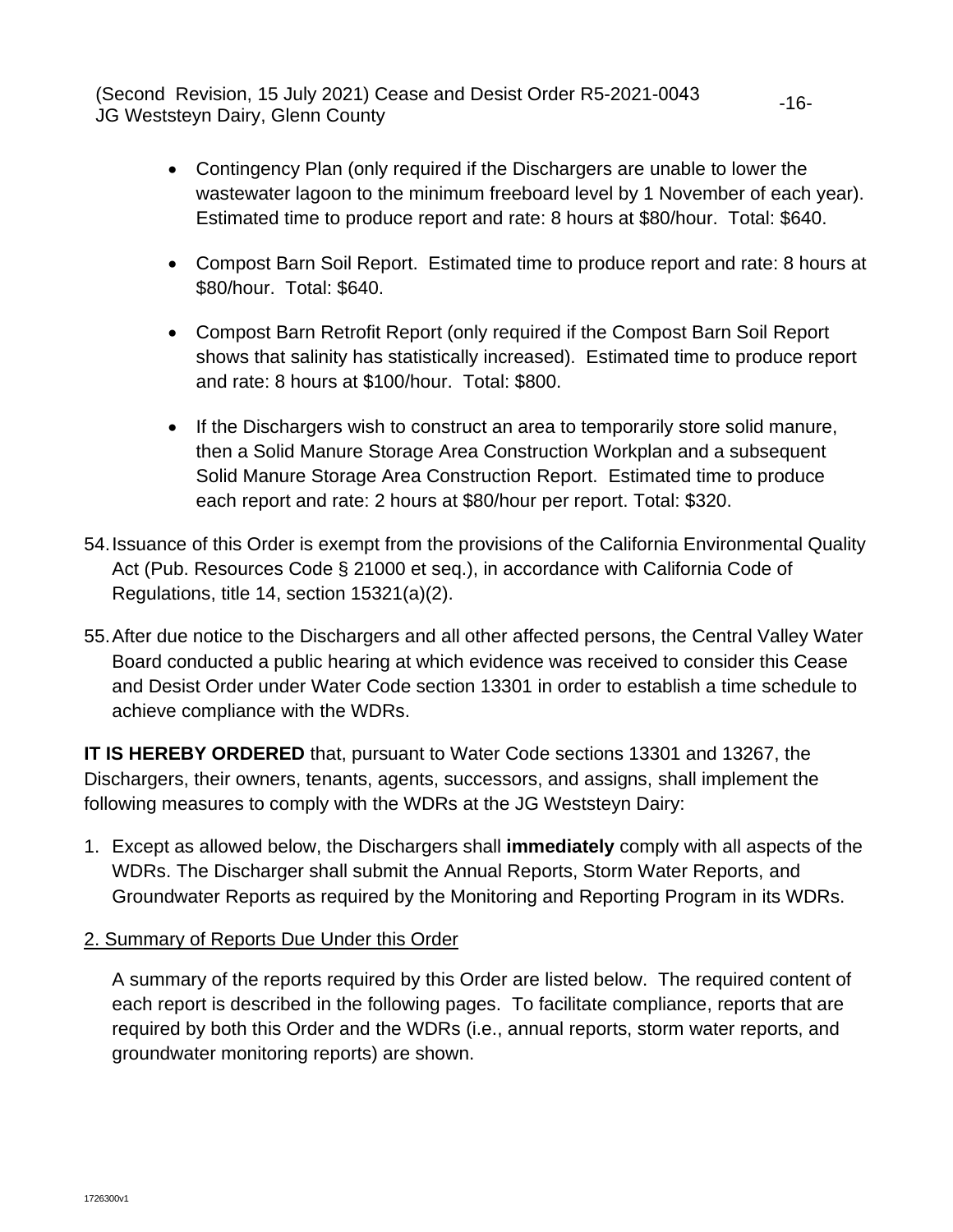a. By **30 June 2021 and semi-annually thereafter**, groundwater monitoring reports containing all the information from the monitoring wells, agricultural wells, and domestic wells required by the WDRs.

-17-

- b. By **30 June 2021 and annually thereafter**, storm water monitoring reports containing all the information required by the WDRs.
- c. By **1 September 2021**, a report containing the name and contact information of the consulting firm that will oversee the work and sign all nine reports requiring a California registered engineer or geologist's signature (i.e., Items 4d, 5a, 5b, 5d, 6a, 7a, 7b, 8a, and 8c). The report shall be signed by both the Discharger and an authorized representative of the consulting firm and shall document that the firm has been retained to complete the above nine items.
- d. By **1 September 2021**: one report documenting the removal of the pipe/valve (Item 4a), and describing the changes that have been made such that wastewater and slurry manure are only stored in the lined wastewater lagoon or temporarily in the concrete transfer lanes (Item 4b).
- e. By **15 October 2021**: A report describing the changes made such that solid and semisolid manure are no longer stored on bare ground (Item 5a). In addition, an Updated WMP and an Updated NMP shall be submitted as required by the WDRs (Items 8a and 8c). All reports shall be signed by an appropriate professional.
- f. By **15 November 2021 and annually thereafter, as needed:** if the lagoon's minimum freeboard level is not met by 1 November of the relevant year, then a Contingency Plan (Item 8b).
- g. By **1 December 2021**: One report documenting that the commodity storage pad has been modified (Item 4d), that the manure separator has been evaluated (Item 5b), and that the manure solid/slurry has been removed from all unpermitted areas (Item 5c). Items 4d and 5b of this report shall be signed by a California registered engineer.
- h. By **15 January 2022 and annually thereafter**, the Annual Report containing all of the information required by the WDRs, with enhancements described in Item 9.
- i. By **1 April 2022:** one report signed by an appropriate registered professional containing (a) a Compost Barn Soil Report (Item 5d), (b) a description of the upgrades completed such that a permanent method is in place (e.g., pipeline, ditches) to irrigate Fields #6, 8a, 8b, 9, 10a, 10b, 11, and 16. (Item 4c), and (c) confirmation that the flow meter has been installed, calibrated, and is operational (Item 6a).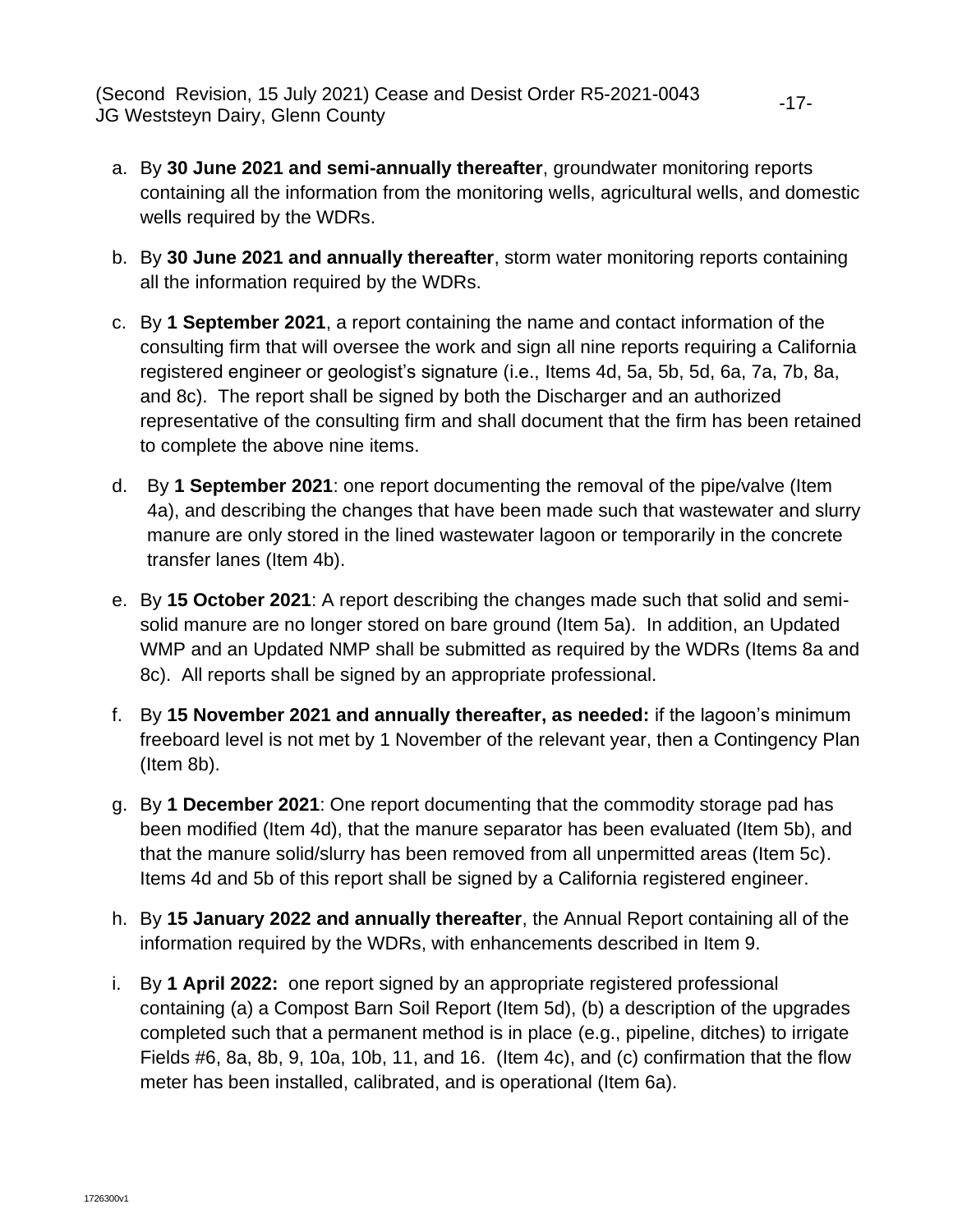j. By **1 August 2022**: one report documenting that a permanent method is in place (e.g., pipeline, ditches) to irrigate Field #5 from the lagoon.

-18-

- k. By **1 January 2023:** if the concrete pad associated with the manure separator needs to be enlarged, then a report documenting completion of the work.
- l. By **1 June 2023:** monitoring well installation workplan required by the WDRs (Item 7a). This report shall be signed by an appropriate registered professional.
- m. By **1 November 2023:** monitoring well installation report required by the WDRs (Item 7b). This report shall be signed by an appropriate registered professional.
- n. By **31 December 2024:** if the Compost Barn Soil Report shows that salinity has statistically increased, then a Compost Barn Retrofit Report.
- o. If the Dischargers wish to construct a solid manure storage pad, then a Solid Manure Storage Pad Construction Workplan and a subsequent Solid Manure Construction Report. These reports shall be signed by a California registered engineer.
- 3. Herd Size
	- a. The Dischargers shall comply at all times with the herd size limits found in Finding 4 of the WDRs, which states "[t]he maximum herd size at the facility is 4,957 Holstein cows…the maximum number of animals in each age category shall not exceed the number given in this Finding." As described in Finding 4, the Dischargers shall not house more than 2,200 milk cows, 357 dry cows, 1,000 heifers (15-24 months), 800 heifers (7-14 months), 300 heifers (4-6 months), and 300 baby calves (0-3 months) at the Dairy.

#### 4. Wastewater

- a. The Dischargers shall **immediately** remove the pipe and valve that allows wastewater to be diverted from the lined lagoon and to flow into the unpermitted basin to the west of the lined lagoon. By **1 September 2021**, the Dischargers shall submit documentation, including photographs, showing that the pipe and valve have been removed.
- b. As of **1 September 2021**, the Dischargers are **prohibited** from storing dairy wastewater or slurry manure anywhere other than the lined wastewater lagoon, or any other detention area approved by the Central Valley Water Board Executive Officer in writing and in compliance with WDRs Order R5-2009-0082, or successor WDRs adopted for the Dairy, with the exception that the Dischargers may temporarily (for no more than 72 hours) store dairy slurry manure in concrete transfer lanes, as long as the slurry does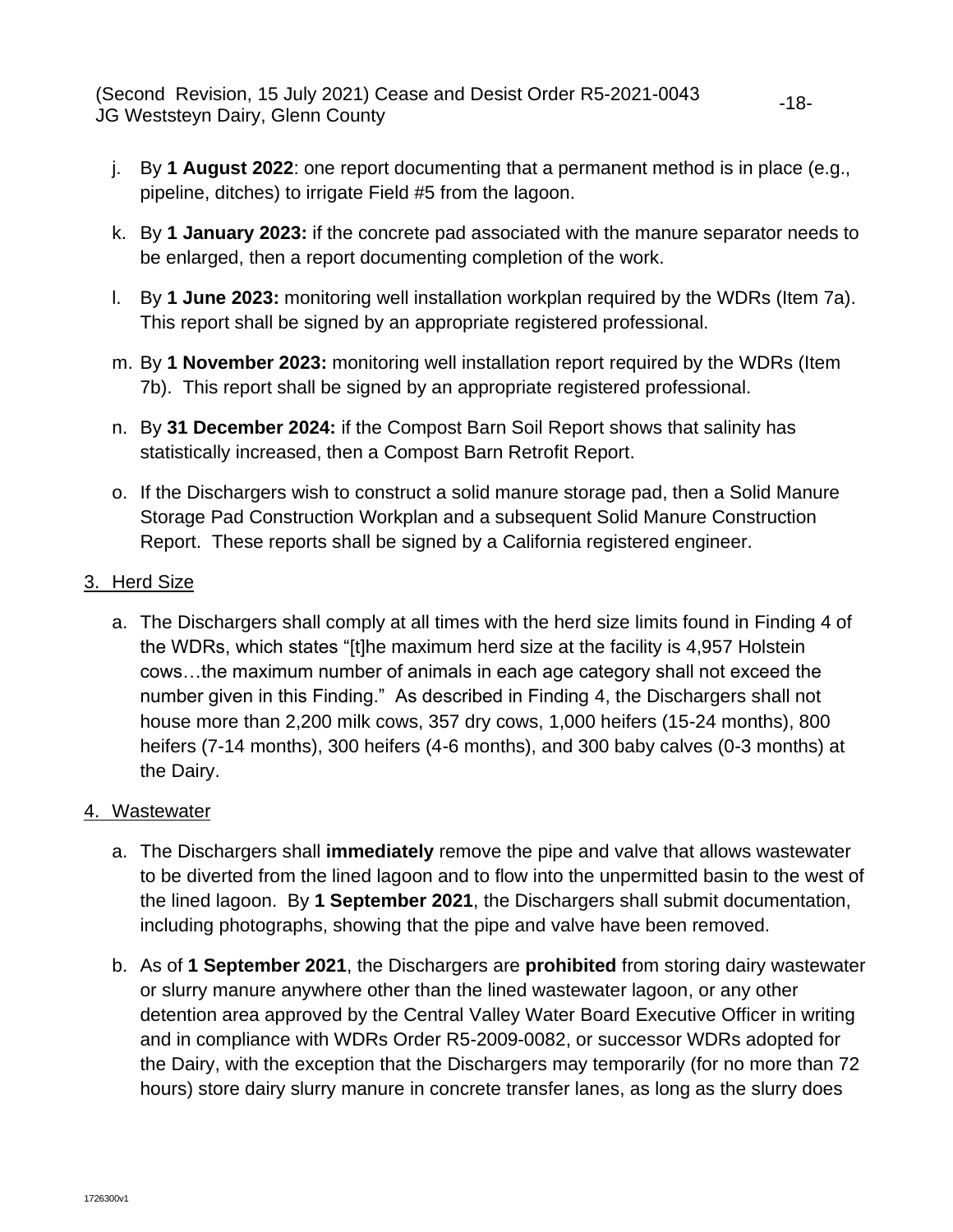not spill onto soil. This prohibition includes storage of any type of dairy wastewater in the tailwater pond adjacent to Baker Slough. Tailwater may not remain in the tailwater pond for more than 72 hours following irrigation. By **1 September 2021**, the Dischargers shall submit documentation describing the changes that have been implemented to comply with this Item.

-19-

- c. Wastewater from the lined lagoon shall be used to irrigate at least 520 acres of cropland (Fields #5, 6, 8a, 8b, 9, 10a, 10b, 11, and 16), as described in the WDRs and 2017 NMP. By **1 April 2022**, the Dischargers shall submit documentation that a permanent method is in place (e.g., pipeline, ditches) to irrigate Fields #6, 8a, 8b, 9, 10a, 10b, 11, and 16 from the lagoon. By **1 August 2022**, the Dischargers shall submit documentation that a permanent method is in place (e.g., pipeline, ditches) to irrigate Field #5 from the lagoon. If a vacuum truck is used to apply semi-solid manure (slurry) to cropland then the manure shall be mechanically incorporated into the soil within 72 hours.
- d. The Dischargers shall modify the commodity storage pad to ensure that all leachate from the pad enters the lined lagoon and that no leachate ponds on ground or flows to the tailwater pond adjacent to Baker Slough. For example, the Dischargers shall prevent ponding of leachate on the south and west side of the pad (e.g., install curbs, grade the land), shall install a permanent collection sump and conveyance system from the pad to the lagoon, and shall install a permanent pump (diesel, hydraulic, or electric) to pump the leachate into the lagoon. All aspects shall be sized to handle the flows from a 25-year, 24-hour storm. By **1 December 2021**, the Dischargers shall submit a *Commodity Storage Pad Modification Report*, signed by an appropriate registered professional, documenting that the modifications have been completed.

#### 5. Solid and Semi-Solid Manure

a. As of **1 October 2021**, the Dischargers are **prohibited** from drying or storing any solid or semi-solid manure on unimproved bare ground, including (a) using the compost barn vacuum truck to spread manure on ground for purposes of drying or storage, spreading manure in the unpermitted basins, or spreading manure on ground that will not be planted within 60 days, and (b) allowing manure to flow off the sides of the solids separator pad. By **15 October 2021**, the Dischargers shall submit documentation describing the changes that have been implemented to comply with this requirement.

The Dischargers may temporarily store solid manure that is to be land applied or exported on the Commodity Pad or on prepared soil that that meets the Tier II conditions of State Water Board Order WQ-2015-0121-DWQ (Composting General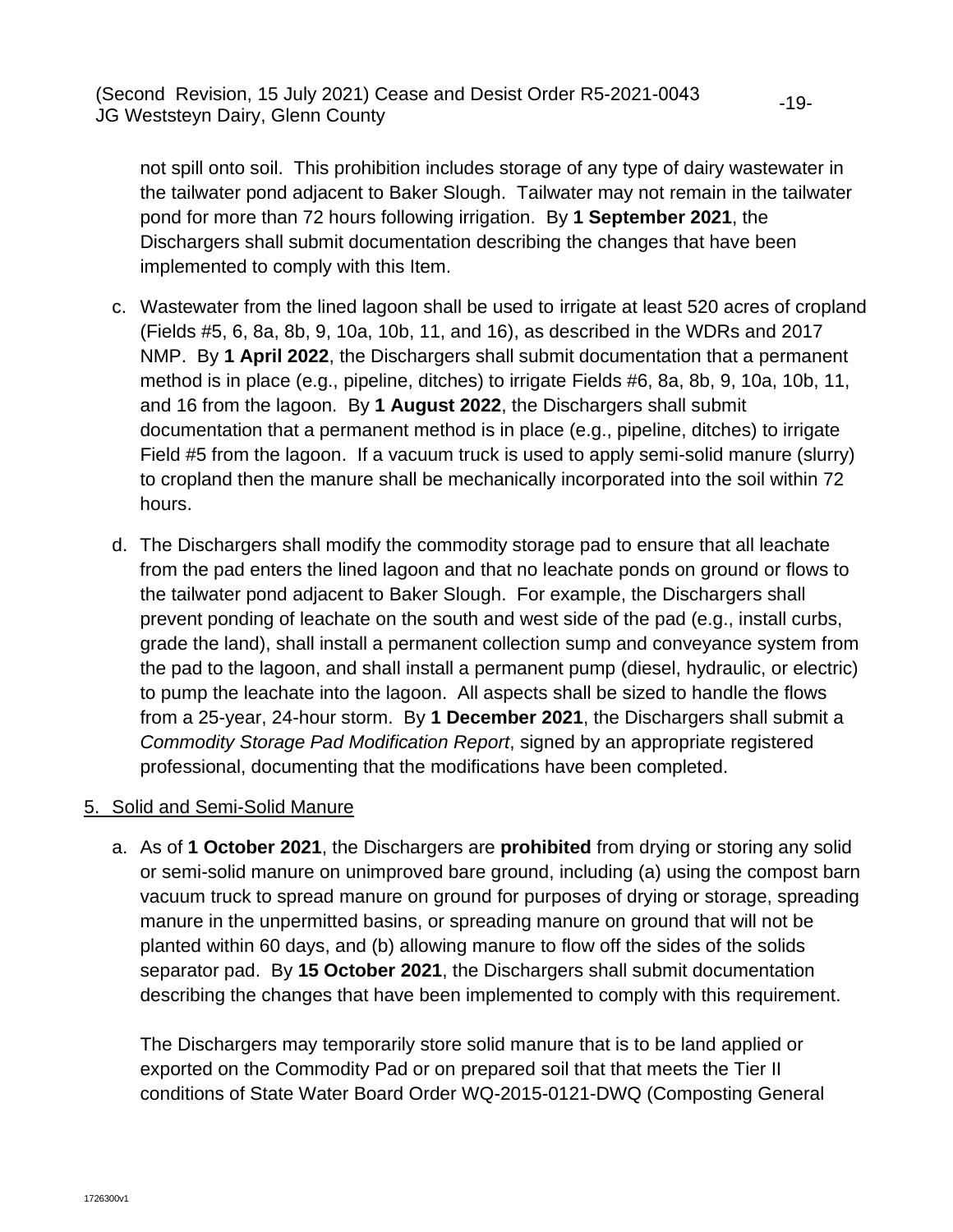Order), including compacted to a hydraulic conductivity of  $1x10^{-5}$  cm/sec or less, bermed to prevent stormwater run-on, and sloped such that leachate will be collected and transferred to the lined wastewater lagoon. If such a pad is constructed, then the Dischargers shall first submit a Solid Manure Storage Pad Construction Workplan describing how and where the pad shall be built. Upon completion but prior to use, the Dischargers shall submit a Solid Manure Storage Pad Construction Report. The report shall describe how and where the pad was constructed and how it shall be operated, including details regarding leachate collection and transfer to the lined lagoon. The Workplan and Construction Reports shall be signed by a California registered engineer.

-20-

- b. By **1 December 2021**, the Dischargers shall submit a Manure Separator Evaluation Report prepared by a registered professional engineer that evaluates the efficacy of the current manure solids separator, proposes upgrades, as needed to ensure that the separator reliably operates and removes solids from the milk barn and all four compost barn waste streams, and documents that those upgrades have been installed. In addition, the Report shall evaluate the size of the concrete pad associated with the manure separator and whether it needs to be increased such that the Dischargers will reliably comply with Item 5.a (above). If the concrete pad needs to be larger, then the report shall include a proposed schedule for the work, which cannot exceed 12 months, and a Completion Report shall be submitted by **1 January 2023.** If the concrete pad does not need to be larger, then the report shall include an Operation Plan describing the routine steps the Dischargers will take to ensure compliance with Item 5.a.
- c. By **1 December 2021**, the Dischargers shall submit a report documenting that all solid/slurry manure has been removed from the unpermitted drying basins, the unpermitted pond, around the solids separator, and any other areas at which slurry manure is present at greater than agronomic rates. The removed manure shall either (a) be applied to Dairy cropland at which the nitrogen applied-to-removed ratio has not been exceeded in the past two years (i.e., may be applied to Fields #1, #2, #4, #8, #10, #13, #14, or #16), or (b) be removed from Dairy property for appropriate disposal elsewhere. All Dairy fields to which the solid manure has been applied shall be planted with a crop within 60 days. The report shall include pictures showing the areas cleaned and shall describe each location to which the manure has been moved to, and for Dairy fields, what crop will be planted and when.
- d. The Dischargers did not collect pre-operation soil samples from the compost barns as required by WDRs Provision B.11, although samples were collected in 2017 after approximately six years of operation. To comply with the intent of the WDRs, the Dischargers shall sample the soil of the compost barns to determine whether waste constituents are moving into the soil beneath the barns. Specifically, samples shall be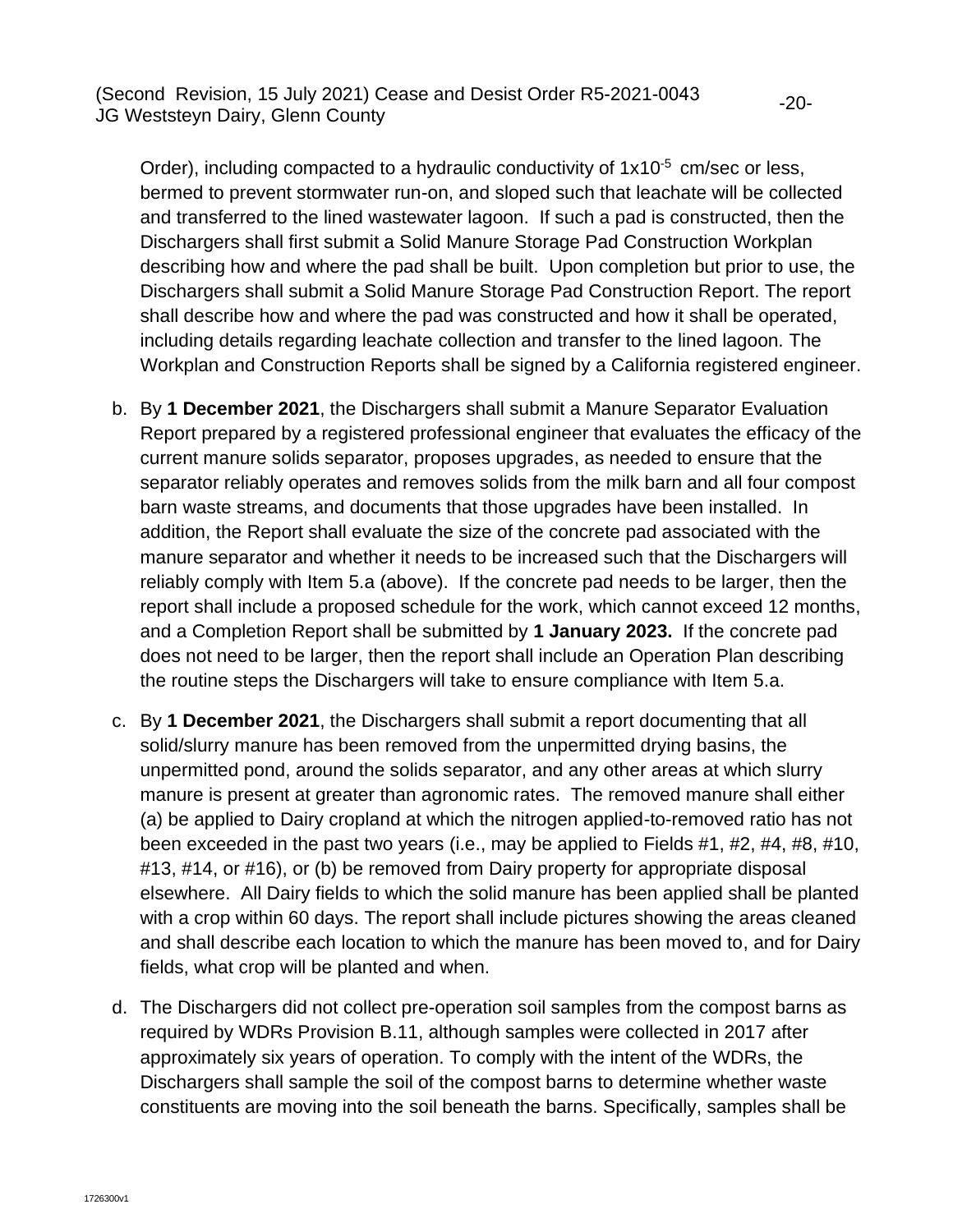collected from at least three locations in each of the four barns. At each location, one sample shall be collected at 6" below native ground surface and a second sample shall be collected at 12" below native ground surface, resulting in at least 24 distinct samples. Samples shall also be collected from the same depths from at least two "background" locations in areas with a similar soil type and to which dairy waste and fertilizer has not been applied. These background locations must be approved by Central Valley Water Board staff. Each sample shall be analyzed for electrical conductivity. The Dischargers shall notify Central Valley Water Board staff **at least two weeks prior** to the date of sampling so that staff may collect split samples, if desired.

-21-

By **1 April 2022**, the Dischargers shall submit a Compost Barns Soils Report prepared by a California registered geologist or professional engineer. The report shall contain a description of both the 2017 and 2022 sampling events (including locations measured from a permanent reference point such as the corner of a barn), the results for both events, and a comparison of results. If the 2022 results show a statistically significant increase in salinity compared to the 2017 or background samples, then the report shall include a commitment to retrofit the barns with concrete floors (as required by WDRs Specification B.11) no later than 31 December 2024. If concrete floors must be installed, then the Dischargers shall submit a Compost Barn Retrofit Report by **31 December 2024**. This report must be signed by an appropriate registered professional.

#### 6. Flow Meter

a. By **1 April 2022,** the Dischargers shall submit a Flow Meter Installation Report, prepared by an appropriate professional, documenting that a flow meter has been installed at the lined lagoon, has been calibrated to accurately record the volume of wastewater that is pumped to cropland, and is operational. The flow meter shall be a type specific for dairy waste. The volume measurements obtained from the flow meter shall be used in the Annual Reports to accurately document the volume of wastewater applied to each field. The report shall be signed by an appropriate registered professional.

## 7. Groundwater

a. By **1 June 2023**, the Dischargers shall submit a Monitoring Well Installation Workplan prepared by an appropriate registered professional (as described in Attachment D to the WDRs). The workplan must propose installation of at least one additional monitoring well on the east side of the Dairy, with the location based on waste disposal practices and the current monitoring well network. The workplan shall contain all the information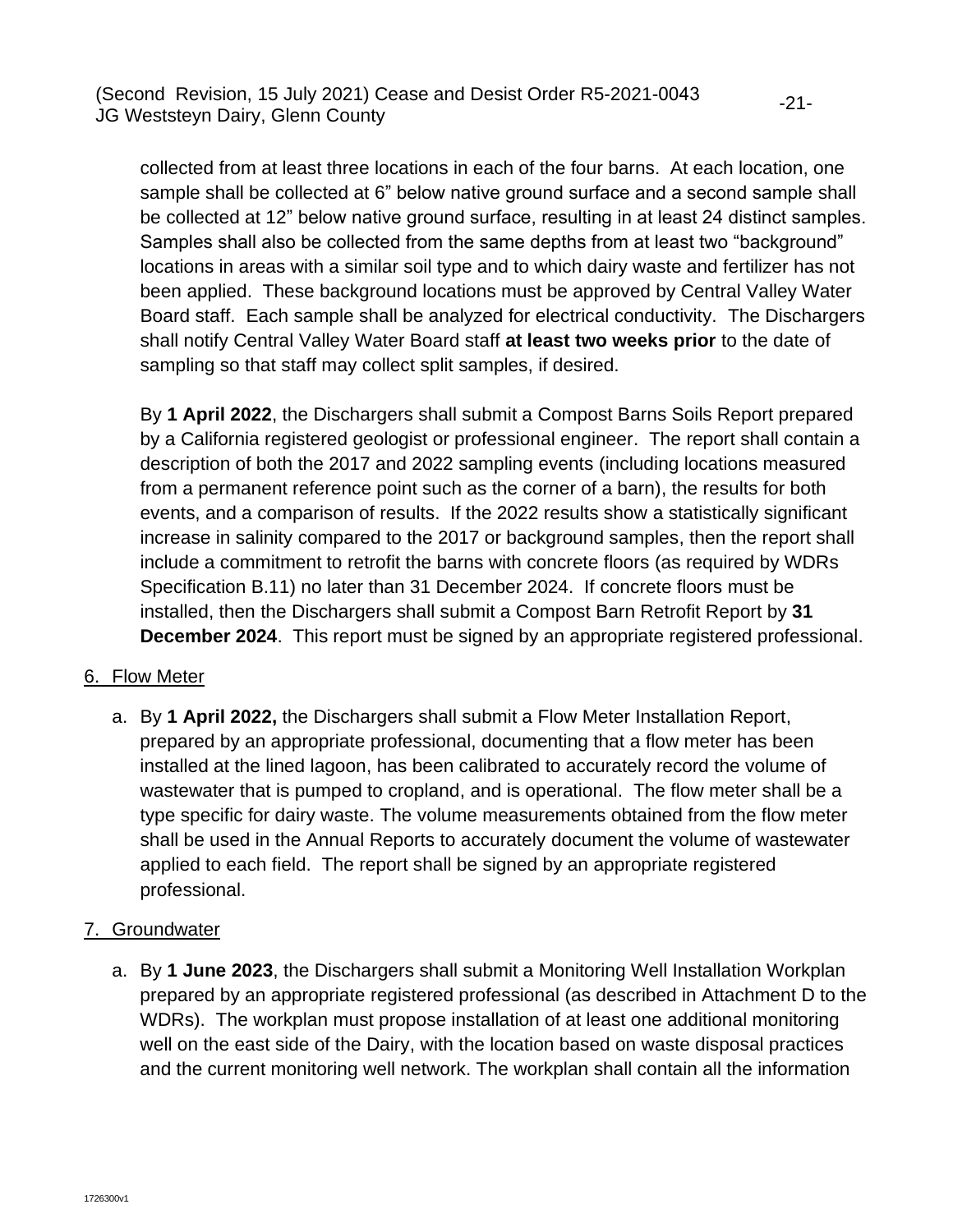found in Attachment D to the WDRs. The well(s) shall be installed upon the Executive Officer's approval of the workplan.

b. By **1 November 2023**, the Dischargers shall submit a Monitoring Well Installation Completion Report prepared by an appropriate registered professional (as described in Attachment D to the WDRs). The completion report shall document the installation of the approved well(s) and shall contain the information found in Attachment D of the WDRs. The additional well(s) shall be added to the monitoring network and first sampled in the fourth quarter of 2022, at the same time as the existing monitoring wells.

#### 8. Implementing and Updating the WMP and NMP

- a. By **15 October 2021**, the Dischargers shall submit an Updated WMP and associated Operation and Maintenance Plan (O&M Plan) that contains the information listed in, and conforms with, Attachment B of Order R5-2013-0122, the Reissued Waste Discharge Requirements General Order for Existing Milk Cow Dairies (Reissued General Order). The document shall be prepared by an appropriate professional, as described in Attachment B to the Reissued General Order. The Updated WMP shall reflect the upgrades required by this Order, the maximum allowed herd size, all sources of inflow into the lagoon, upgradient stormwater flows into the tailwater pond, the practical minimum freeboard for the lagoon, and any constraints placed by the NMP on Dairy operations. The WMP must describe and verify how the annual wastewater production value was calculated and explain why this value varied so significantly among recent Annual Reports. The O&M Plan must specify the minimum freeboard necessary for the lined lagoon on 1 November and include monthly target freeboard levels for each month, such that the minimum freeboard will be met by 1 November. The Updated WMP must be signed by both the registered professional who prepared it and by the Discharger.
- b. If the 1 November freeboard target for the lined lagoon (as specified in the O&M Plan) is not met in any year, then by **15 November of that year,** the Dischargers shall submit a Contingency Plan describing how the Dischargers will reduce the volume of wastewater at the Dairy (which could include a reduction in herd size or wastewater exports) to maintain compliance with the WDRs and this Order. The Contingency Plan shall be implemented immediately.
- c. **When the 505 acres of cropland<sup>6</sup> goes into escrow or b**y **15 October 2021**, whichever is sooner, the Dischargers shall submit an Updated NMP that contains the information listed in, and conforms to the Technical Standards of, Attachment C to the

<sup>6</sup> See Finding 8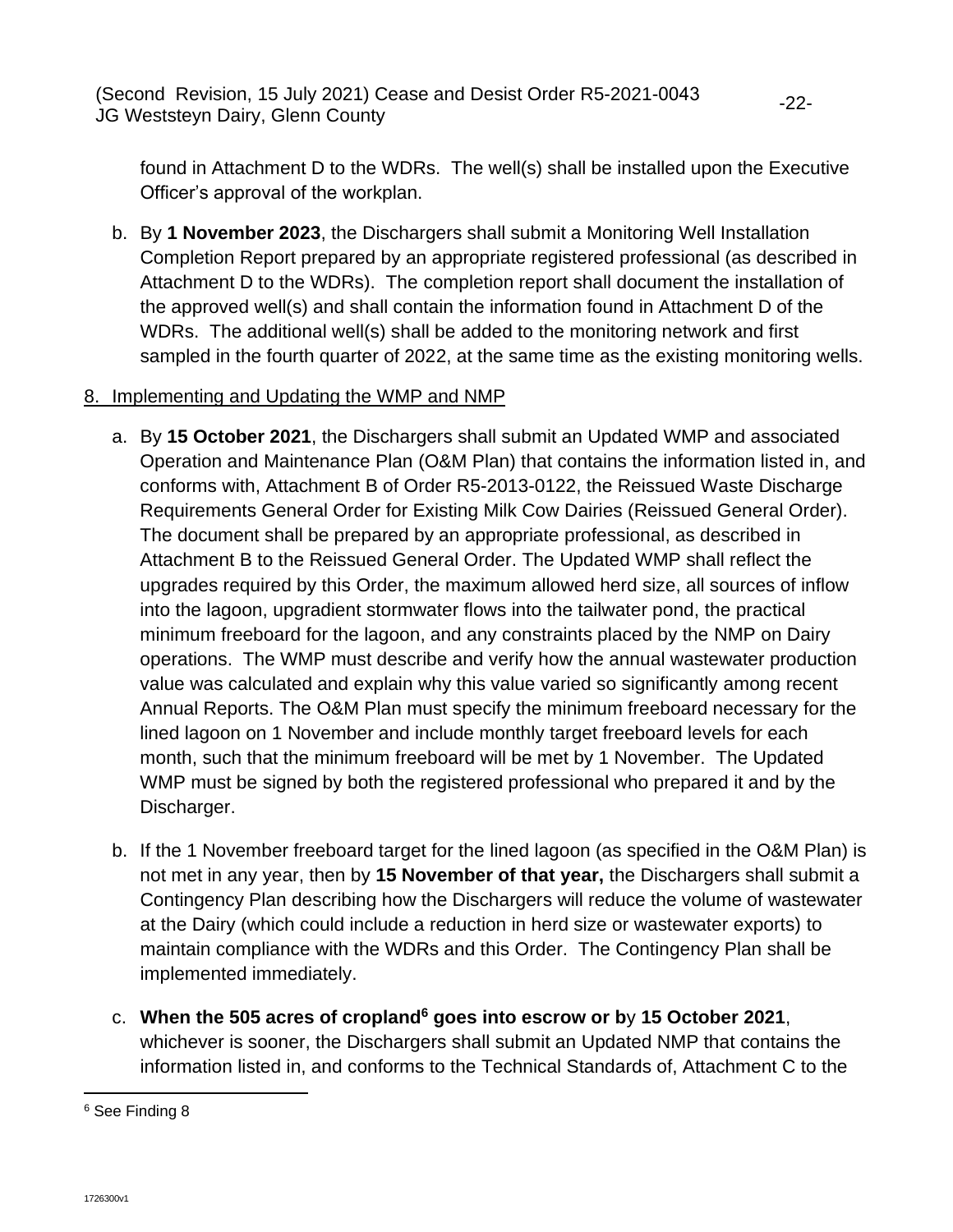WDRs. The Updated NMP shall be developed and signed by an appropriate professional as listed in Attachment C and shall also be signed by the Dischargers. The document shall reflect the upgrades required by this Order and shall describe management changes to ensure that the nitrogen applied-to-removed ratio does not exceed 1.4 for each field and each crop. If the 505 acres of cropland has not gone into escrow by 15 October 2021, then the NMP shall reflect current management conditions and include an addendum addressing changes that will be made when the 505 acres is sold. The Dischargers shall notify the Central Valley Water Board when the land is in escrow. The Updated NMP shall also describe the use of the vacuum truck to spread semi-solid (slurry) manure onto cropland and describe practices that will be taken to (a) ensure that manure is not over-applied and (b) that the slurry is mechanically incorporated into the soil within 72 hours.

The Updated NMP shall reflect the collection of soil samples from the cropland. For as long as this Order is in effect, the Dischargers shall collect soil samples once per year, prior to planting the fall crop. **The first soil samples shall be collected in the fall of 2021**. For each field that receives process wastewater (Fields #5, #6, #8, #9, #10, #11, and #16), samples shall be collected at two locations (approximately 10% and 90% down the run of each field) and from two depths at each location ( 0-24" and 24-36"). For each field, samples may be composited by depth (i.e., for a particular field, the 0-24" composite sample will consist of the 0-24" samples from the top and bottom of that field and the 24-36" composite sample will consist of the 24-36" samples from the top and bottom of the field). Samples shall be analyzed for total nitrogen. The results shall be recorded in the "existing soil nutrient content" portion of the crop nutrient budget in the Annual Report and shall be used to determine the appropriate amount of nitrogen to add to each crop.

#### 9. Annual Reports

a. Annual Reports shall be submitted as required by the WDRs and include the information listed in Section C of the WDRs' MRP. In addition, as required by Attachment C to the WDRs, Nutrient Management Plan, Item X.A, if nitrogen application rates for any field or any crop have a nitrogen applied-to-removed ratio between 1.4 and 1.65, then the Annual Report shall include the information listed in Item V.B.2.i through iv of Attachment C. If that information is not available or if a nitrogen applied-to-removed ratio exceeds 1.65 for any reason, then the Dischargers shall submit an Updated NMP with the Annual Report. The Updated NMP shall describe management changes to ensure that nitrogen application rates do not exceed the allowable ratios.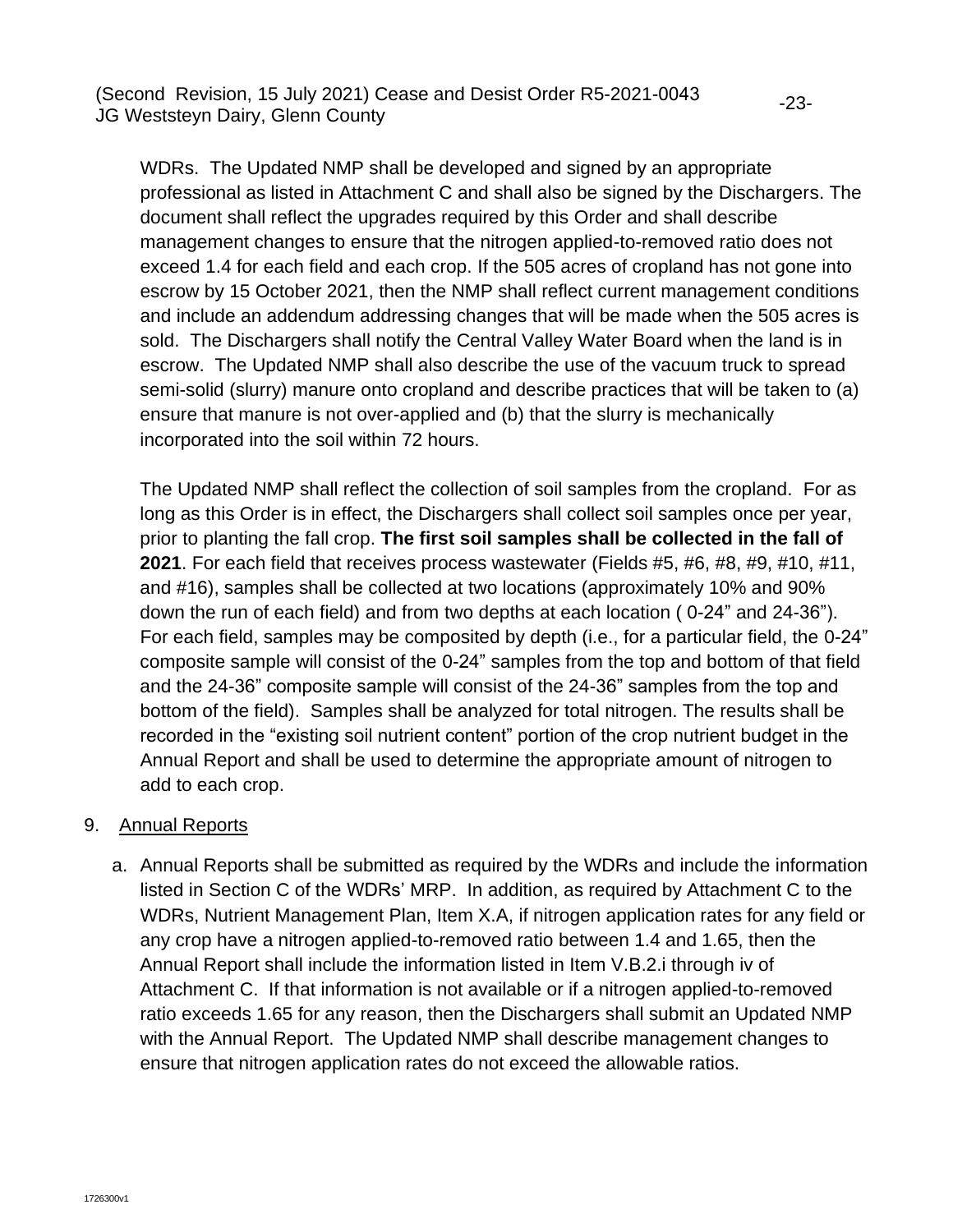Annual Reports shall include the results of soil sampling described in Item 8.c as "existing soil nutrient content" for each appropriate field. The laboratory analytical reports shall be included as an attachment. Annual Reports shall clearly show the dates and fields to which semi-solid (slurry) manure was applied with a vacuum truck, and shall also report the dates which the manure was mechanically incorporated into the soil.

-24-

- 10.**At any time after 1 May 2025**, the Dischargers may request that Central Valley Water Board staff review the Dischargers' compliance with this Order and the WDRs. If the Dischargers have been in significant compliance with both, then staff will request that the Central Valley Water Board rescind this Order. As noted in Finding 47, if the Central Valley Water Board adopts new or modified WDRs for the Dairy, then this Order will be revised to reflect the WDRs.
- 11. The Central Valley Water Board has transitioned to a paperless office. Therefore, all technical reports required by this Order must be converted to a searchable .pdf file and submitted to the [Geotracker database](https://www.waterboards.ca.gov/ust/electronic_submittal/index.html) (https://www.waterboards.ca.gov/ust/electronic\_submittal/index.html ). In addition, an email shall be sent to Sean Walsh at Sean. Walsh@waterboards.ca.gov stating that a document pertaining to this Order has been uploaded into Geotracker.
- 12. In accordance with California Business and Professions Code sections 6735, 7835, and 7835.1, engineering and geologic evaluations and judgments shall be performed by or under the direction of registered professionals competent and proficient in the fields pertinent to the required activities. All technical reports specified herein that contain workplans for investigations and studies, that describe the conduct of investigations and studies, or that contain technical conclusions and recommendations concerning engineering and geology shall be prepared by or under the direction of appropriately qualified professional(s), even if not explicitly stated. Each technical report submitted by the Discharger shall bear the professional's signature and stamp.
- 13. Any person signing a document submitted under this Order shall make the following certification:

*"I certify under penalty of law that I have personally examined and am familiar with the information submitted in this document and all attachments and that, based on my knowledge and on my inquiry of those individuals immediately responsible for obtaining the information, I believe that the information is true, accurate, and complete. I am aware that there are significant penalties for submitting false information, including the possibility of fine and imprisonment."*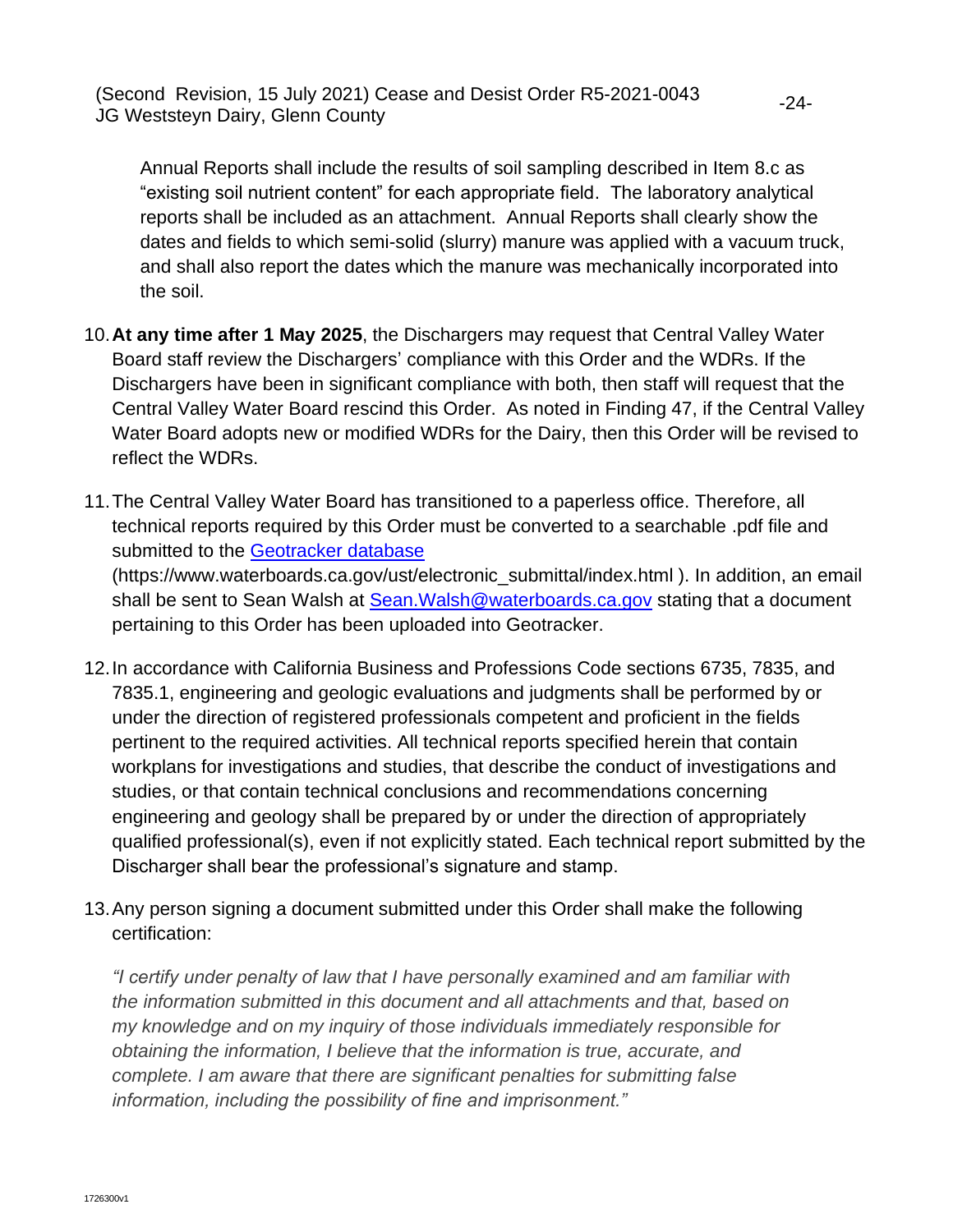The Executive Officer or his delegee may extend the deadlines contained in this Order if the Dischargers demonstrate that circumstances beyond the Dischargers' control have created delays, provided that the Dischargers continue to undertake all appropriate measures to meet the deadlines. The Dischargers shall make any deadline extension request in writing at least 30 days prior to the deadline. The Dischargers must obtain written approval from the Executive Officer or his delegee for any departure from the time schedule shown above. Failure to obtain written approval for any departure may result in enforcement action.

If, in the opinion of the Executive Officer or his delegee, the Dischargers fails to comply with the provisions of this Order, the Executive Officer or his delegee may refer this matter to the Attorney General for judicial enforcement, may issue a complaint for administrative civil liability, or may take other enforcement actions. Failure to comply with this Order or with WDR Order R5-2009-0082 may result in the assessment of Administrative Civil Liability of up to \$10,000 per violation, per day, depending on the violation, pursuant to the Water Code, including sections 13268, 13350 and 13385. The Central Valley Water Board reserves its right to take any enforcement actions authorized by law including revocation of the WDRs and termination of the authorization to discharge waste at this Dairy.

Any person aggrieved by this action of the Central Valley Water Board may petition the State Water Board to review the action in accordance with Water Code section 13320 and California Code of Regulations, title 23, sections 2050 and following. The State Water Board must receive the petition by 5:00 p.m., 30 days after the date that this Order becomes final, except that if the thirtieth day following the date that this Order becomes final falls on a Saturday, Sunday, or state holiday, the petition must be received by the State Water Board by 5:00 p.m. on the next business day. Copies of the [law and regulations applicable to filing petitions](https://www.waterboards.ca.gov/public_notices/petitions/water_quality/) may be found on the Internet at:

(https://www.waterboards.ca.gov/public\_notices/petitions/water\_quality/) or will be provided upon request.

I, PATRICK PULUPA, Executive Officer, do hereby certify the foregoing is a full, true, and correct copy of an Order issued by the California Regional Water Quality Control Board, Central Valley Region, on 13 August 2021.

 $\frac{1}{\sqrt{1-\frac{1}{2}}\sqrt{1-\frac{1}{2}}\sqrt{1-\frac{1}{2}}\sqrt{1-\frac{1}{2}}\sqrt{1-\frac{1}{2}}\sqrt{1-\frac{1}{2}}\sqrt{1-\frac{1}{2}}\sqrt{1-\frac{1}{2}}\sqrt{1-\frac{1}{2}}\sqrt{1-\frac{1}{2}}\sqrt{1-\frac{1}{2}}\sqrt{1-\frac{1}{2}}\sqrt{1-\frac{1}{2}}\sqrt{1-\frac{1}{2}}\sqrt{1-\frac{1}{2}}\sqrt{1-\frac{1}{2}}\sqrt{1-\frac{1}{2}}\sqrt{1-\frac{1}{2}}\sqrt{1-\frac{1}{2}}\sqrt{1-\frac$ Date: 2021.09.03 12:01:48 -07'00'

PATRICK PULUPA, Executive Officer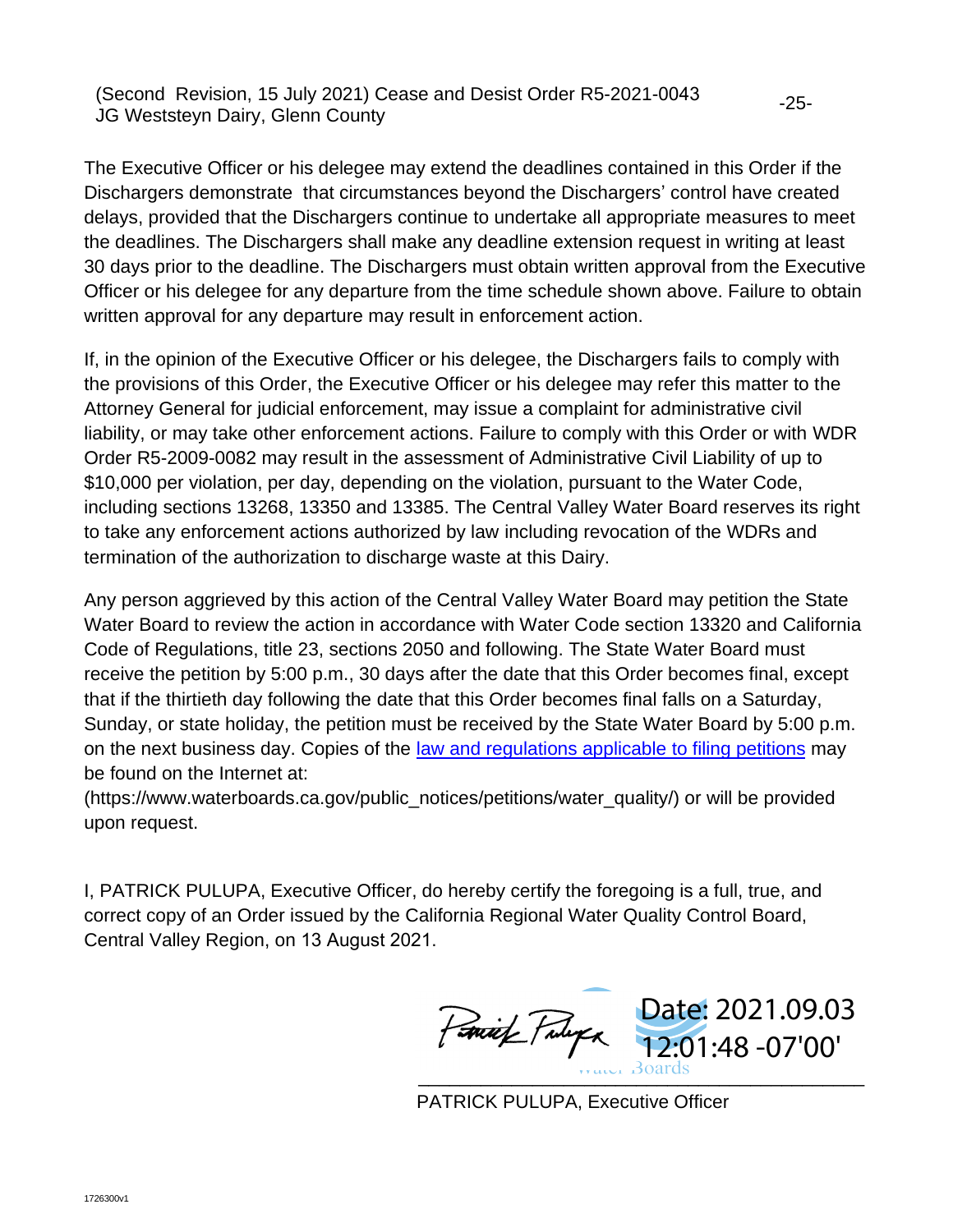Attachment A: Map of Dairy including Cropland Attachment B: Map of Production Area Attachment C: Summary of Inspections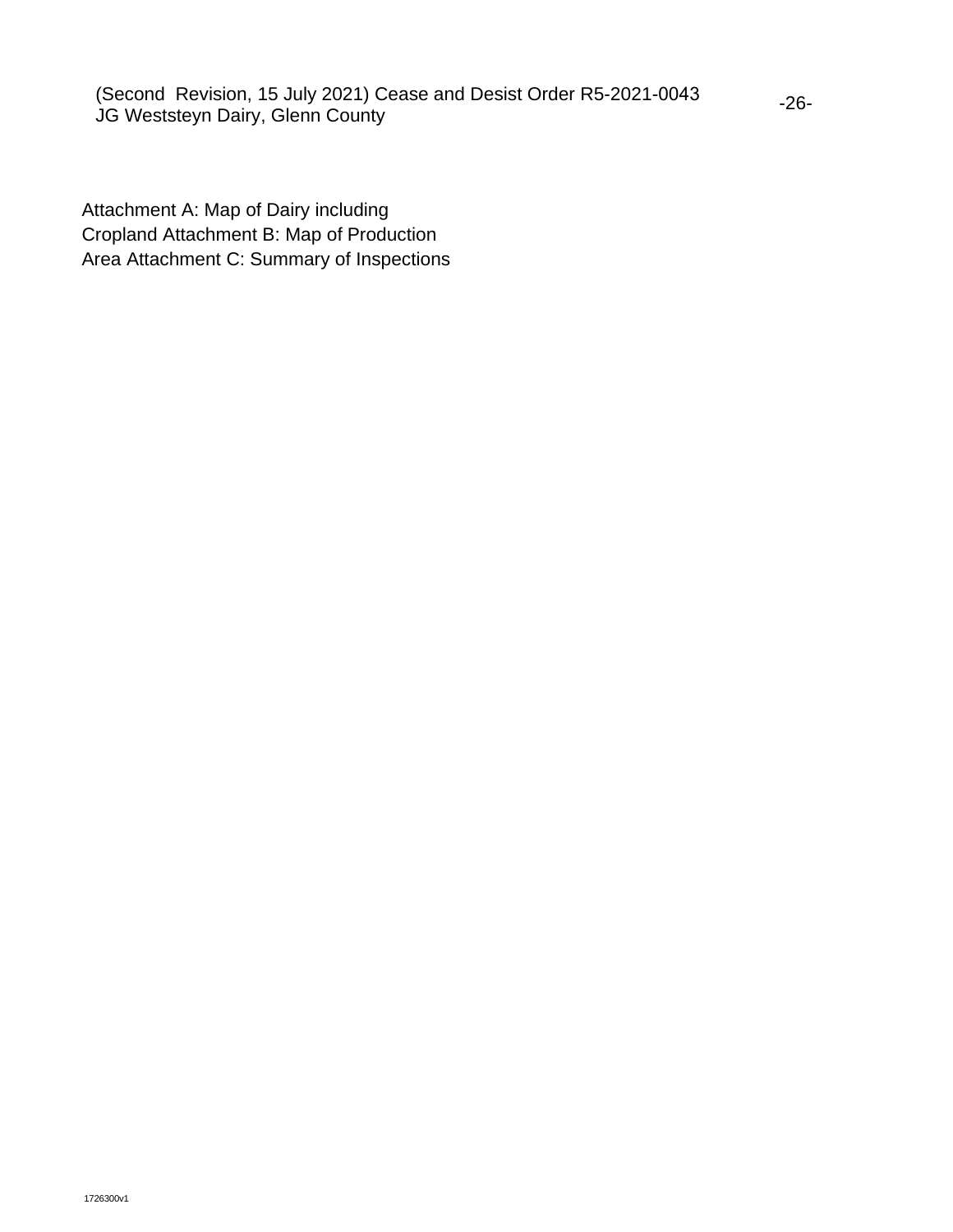## **Attachment A to CDO R5-2021-0043 Map of Weststeyn Dairy property, including all fields**

According to the 2017 Nutrient Management Plan, process wastewater from the lined lagoon can be applied to the fields circled in black (Fields #5, 6, 8, 9, 10, 11, and 16). Solid manure is applied to the remainder of the fields. Field #11 is also known as "the pasture".



Adapted from Figure 1 of the 2018 Annual Groundwater Monitoring Report prepared by Provost & Pritchard for the J.G. Weststeyn Dairy.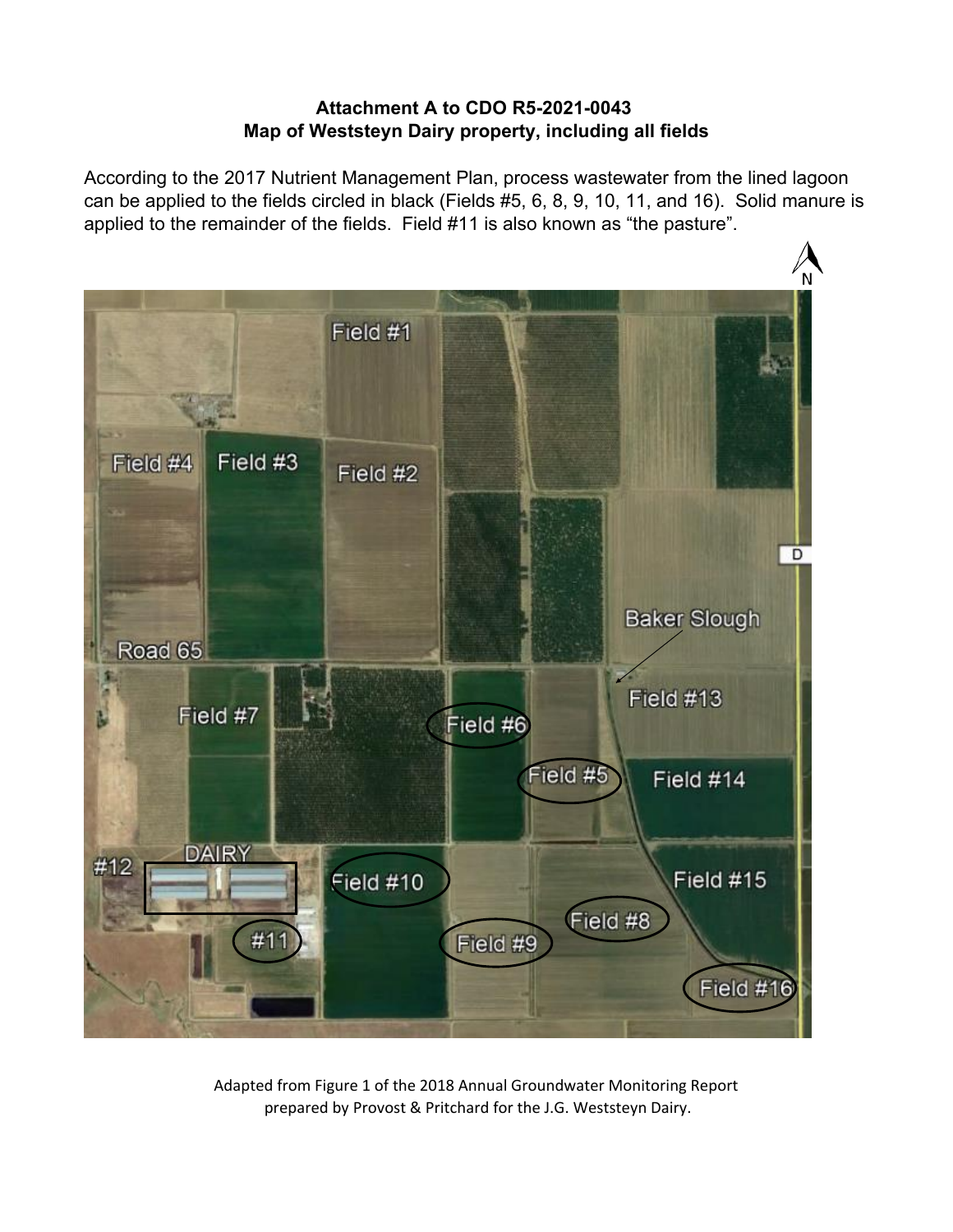## **Attachment B to CDO R5-2021-0043 Map of Weststeyn Dairy production area, including areas of multiple violations**



The four compost barns and milking parlor are shown in the large oval at the top of the map. The commodity barns and storage pad are beneath Area 5. The permitted lined lagoon is the black rectangle at the bottom of the map. Central Valley Water Board staff have found continuing violations in Areas 1-5, as summarized in Attachment C to this Order:

Area 1: Unpermitted wastewater storage pond.

Area 2: Two unpermitted wastewater storage ponds.

Area 3: Manure solids and slurry are pushed out of compost barns to this area.

Area 4: Manure/slurry overflows from the manure separator into this area. In addition, vacuum trucks dump manure slurry from the compost barns into this area.

Area 5. Manure solids and slurry are pushed out of the compost barns to this area. For several years, leachate drained from this area to the tailwater pond and then Baker Slough. Currently, leachate will drain to the lined lagoon, but only if the Discharger digs a ditch and installs a portable pump.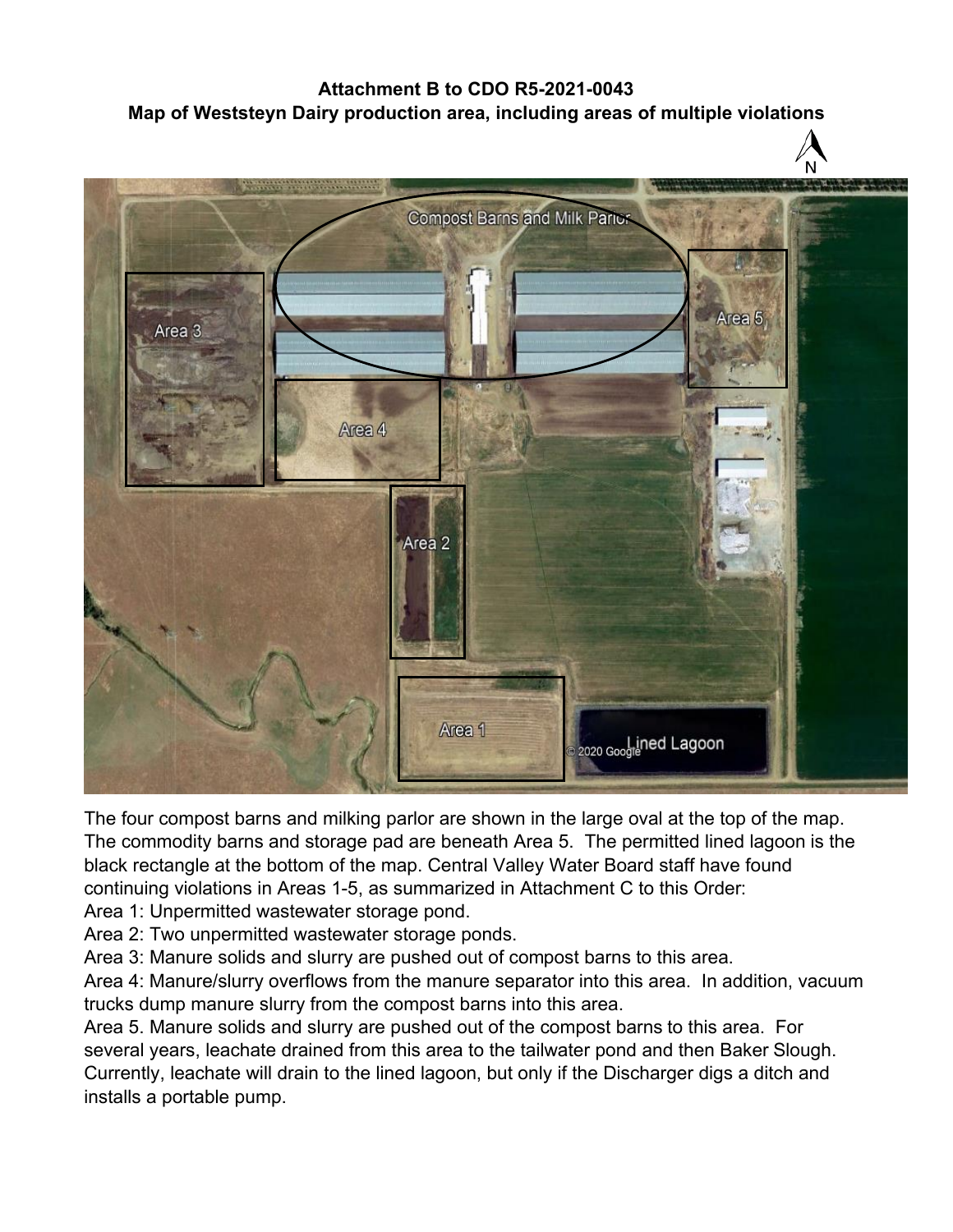# **ATTACHMENT C: SUMMARY OF INSPECTIONS**

# **CEASE AND DESIST ORDER R5-2021-0043 JG WESTSTEYN DAIRY, GLENN COUNTY**

Items 1-12 and 14-26, below, summarize the 26 inspections conducted by Central Valley Water Board staff from 2015 to 2020. Item 13 describes Cleanup and Abatement Order (CAO) R5-2018-0700 and the reports submitted in response to the CAO. The associated inspection reports are part of the record for this enforcement action.

# 2015

1. Central Valley Water Board staff first inspected the Dairy on 22 September 2015 to determine if it was operating. Staff found that approximately 2,000 heifers were housed on-site and portions of the Dairy were still under construction. The following violation of the WDRs was identified:

(a) Significant amounts of slurry manure had been stored on native soil instead of a concrete pad, with no method of conveying leachate to a wastewater pond. (Source: inspection report dated 22 October 2015).

# 2016

2. On 9 February 2016, Central Valley Water Board staff inspected the Dairy. The Dairy was not yet operational because the milk parlor was still under construction. However, staff estimated that 1,000 to 1,500 support stock were being housed on-site. The following violations of the WDRs were identified:

(a) Manure was being composted on approximately 35 acres of native soil instead of on concrete, with no method of conveying leachate to the wastewater pond.

(b) Dead cows were being buried onsite; staff observed a significant number of dead and decaying cow and calf parts at two separate locations.

(c) Wastewater was observed ponded in a low area, instead of in the lined lagoon. (Source: inspection report dated 10 February 2016).

3. On 3 March 2016, Central Valley Water Board staff returned to the Dairy to speak to Jake Weststeyn. Mr. Weststeyn stated that the Dairy was populated with approximately 2,000 head of cattle in January 2011. Mr. Weststeyn estimated that 3-4 cattle die each month and stated that all dead animals have been buried on-site since January 2011. Staff observed that the dead animals present at the time of the 9 February 2016 inspection were no longer visible. Mr. Weststeyn would not provide additional information about what happened to the carcasses. (Source: inspection report dated 7 March 2016).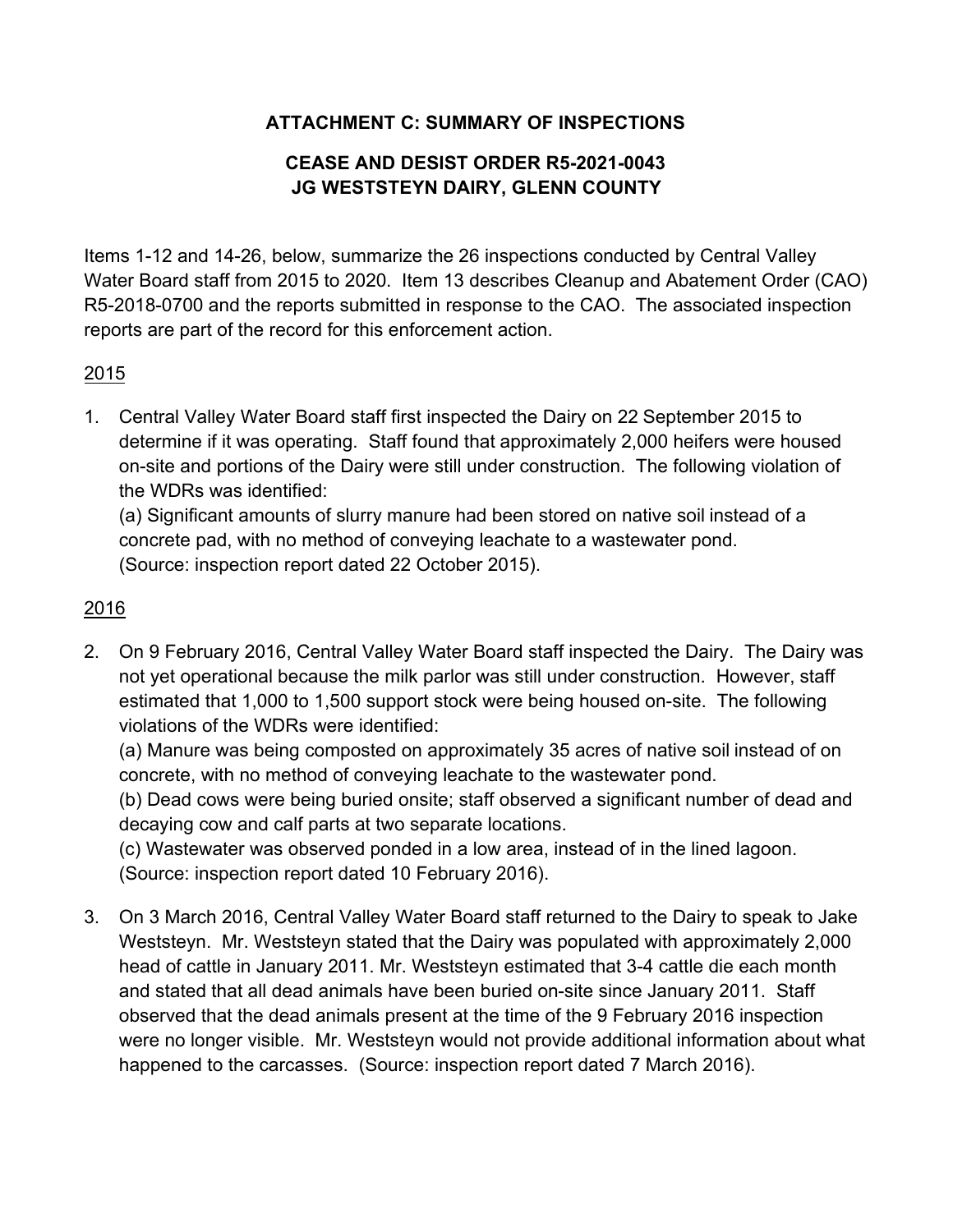- 4. On 11 March 2016, the Central Valley Water Board issued a Notice of Violation (NOV) to the Discharger for failure to properly dispose of dead animals and failure to manage solid manure and process wastewater in accordance with the WDRs.
- 5. Central Valley Water Board staff inspected the Dairy on 29 March 2016, 1 April 2016, and 4 April 2016 to observe the removal of the animal carcasses and associated soil. The final load was delivered to the Artois Landfill on 4 April 2016. The Discharger provided proof on 8 April 2016 that North State Rendering had been hired to properly remove and dispose of future dead animals. (Source: inspection report dated 18 April 2016).

# 2017

6. On 6 April 2017 and 9 May 2017, Central Valley Water Board staff inspected the Dairy. The following violations of the WDRs were observed:

(a) The Dairy facility was not constructed as described in the WDRs. Five of the barns (the dry cow barn and the four heifer barns) as well as the baby calf pens had not been built. The support stock were housed with the milk cows in the compost barns, causing the barns to be overloaded with wet solid manure that could not be properly composted.

(b) The mechanical solids separator had not been installed.

(c) Although the lined wastewater storage lagoon was constructed, the infrastructure to move wastewater into the lagoon (sump, pump, and plumbing) and out of the lagoon (pump, plumbing, and power) had not been installed. Essentially, the Dairy was operating without a wastewater storage lagoon.

(d) Wastewater and slurry manure were being stored in one of the designated stormwater ponds.

(e) Clean stormwater was not being properly diverted to the stormwater ponds.

(f) Leachate from the commodity storage pad flowed via an earthen ditch to a tailwater pond adjacent to Baker Slough. The tailwater pond did not contain plumbing to convey the wastewater back to the lagoon and was hydraulically connected to Baker Slough via subsurface pipes.

(g) Large amounts of solid manure and slurry manure were being stored on native soil instead of a concrete pad, and leachate did not drain to the wastewater lagoon. The storage areas were in four locations: at the east and west ends of the compost barns, adjacent to the commodity storage pad, and in cropland.

(h) Soil samples were not collected from the composting barns prior to their initial operation.

(i) The Dairy did not have an accurate Nutrient Management Plan (NMP).

(j) The land application areas that receive wastewater did not have tailwater recovery systems because the sub-surface plumbing between the tailwater ponds and the wastewater lagoon had not been installed. In addition, fields adjacent to Baker Slough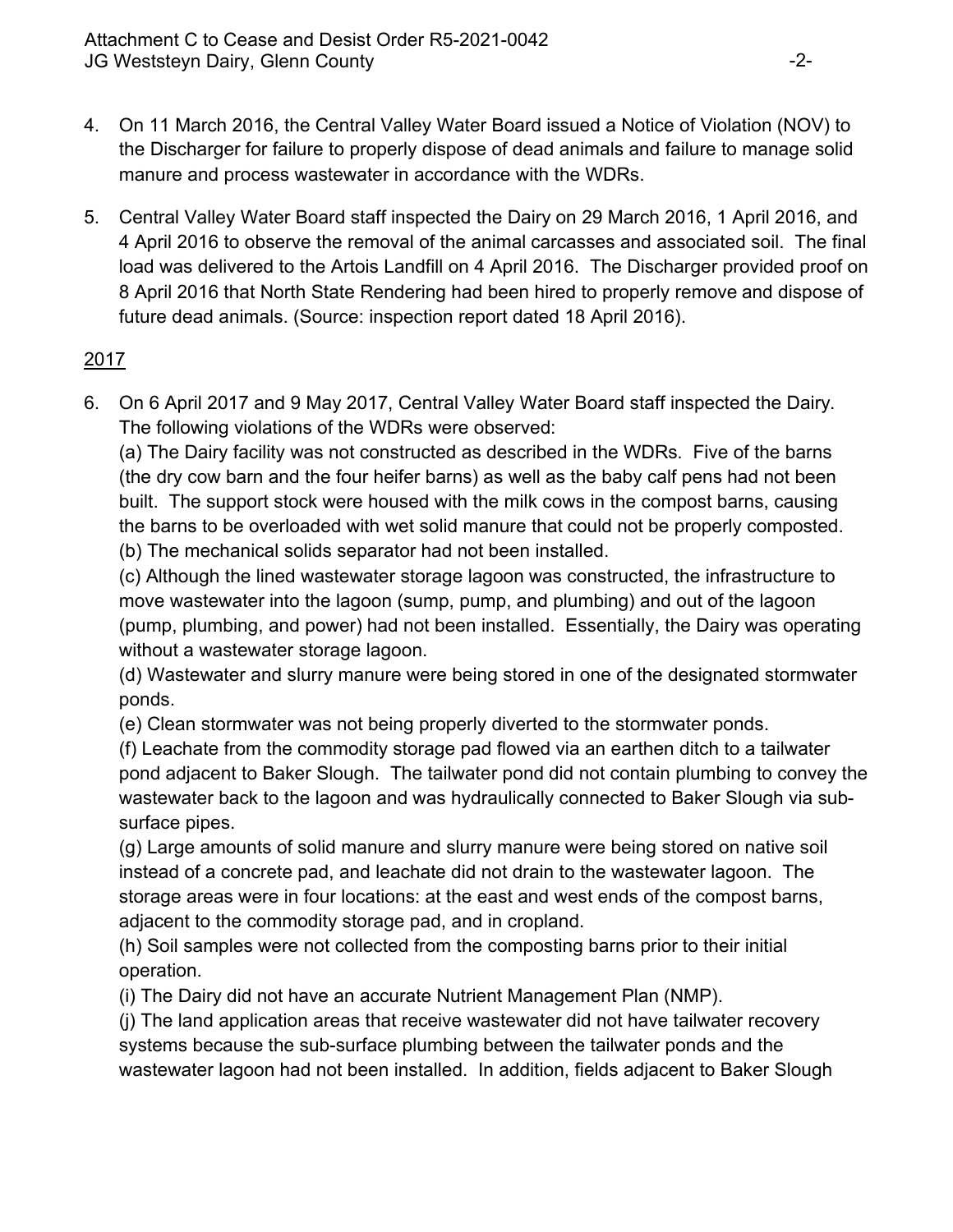had sub-surface pipes which allow tailwater to drain to the Slough. (Source: inspection report dated 11 May 2017).

- 7. On 31 July 2017, the Central Valley Water Board issued a NOV to the Discharger in response to the violations observed during the 6 April 2017 and 9 May 2017 inspections. The NOV required the Discharger to submit a workplan by 1 September 2017 containing a timeline for specific improvements to address the violations.
- 8. The Discharger's consultant submitted a NOV response on 1 September 2017, which attempted to clarify several issues regarding how the Dairy was operated and disputing Central Valley Water Board staff's conclusions. In its response, the Dairy indicated some plans to address its non-compliance with the WDRs and purported the following: (a) Theoretically, the lagoon has always been operational and just needed a portable pump to move wastewater in or out. In July 2017, a pump was installed to pump wastewater out of the lagoon to cropland. Wastewater from the milk barn was plumbed to the lagoon since milking of cows began.

(b) The Discharger planned to install a manure separator and concrete pad before the winter of 2017.

(c) The tailwater pond near Baker Slough is actually two ponds, one for tailwater and one for irrigation water, with a "gate" between the two. The tailwater pond pump was on-site prior to construction of the Dairy.

(d) The WDRs do not include a timeline for buildout of the Dairy and therefore the four heifer barns, the dry cow barn, and the baby calf pens will be built sometime in the next 5 to 20 years.

(e) The west stormwater pond will be cleaned to native soil after the manure separator is installed by the spring 2018.

(f) The original Waste Management Plan (WMP), from 2009, was available at the Dairy office. An updated WMP will be submitted to the Central Valley Water Board by October 2017.

(g) An updated NMP is available at the Dairy office.

(h) The soils within the compost barns were to be sampled in September 2017 and the results included in the 2017 Annual Report.

(i) Manure "vacuumed" from the compost barns "which is not wastewater, has been and will be placed on native ground to dry...until the separator and concrete drying pad infrastructure is completed."

(Source: Response to NOV dated 1 September 2017)

9. Since the Discharger had indicated that an updated WMP and NMP would be available at the Dairy, on 17 August 2017, Central Valley Water Board staff visited the Dairy to review the documents, which are required by the WDRs. The following violations of the WDRs were noted: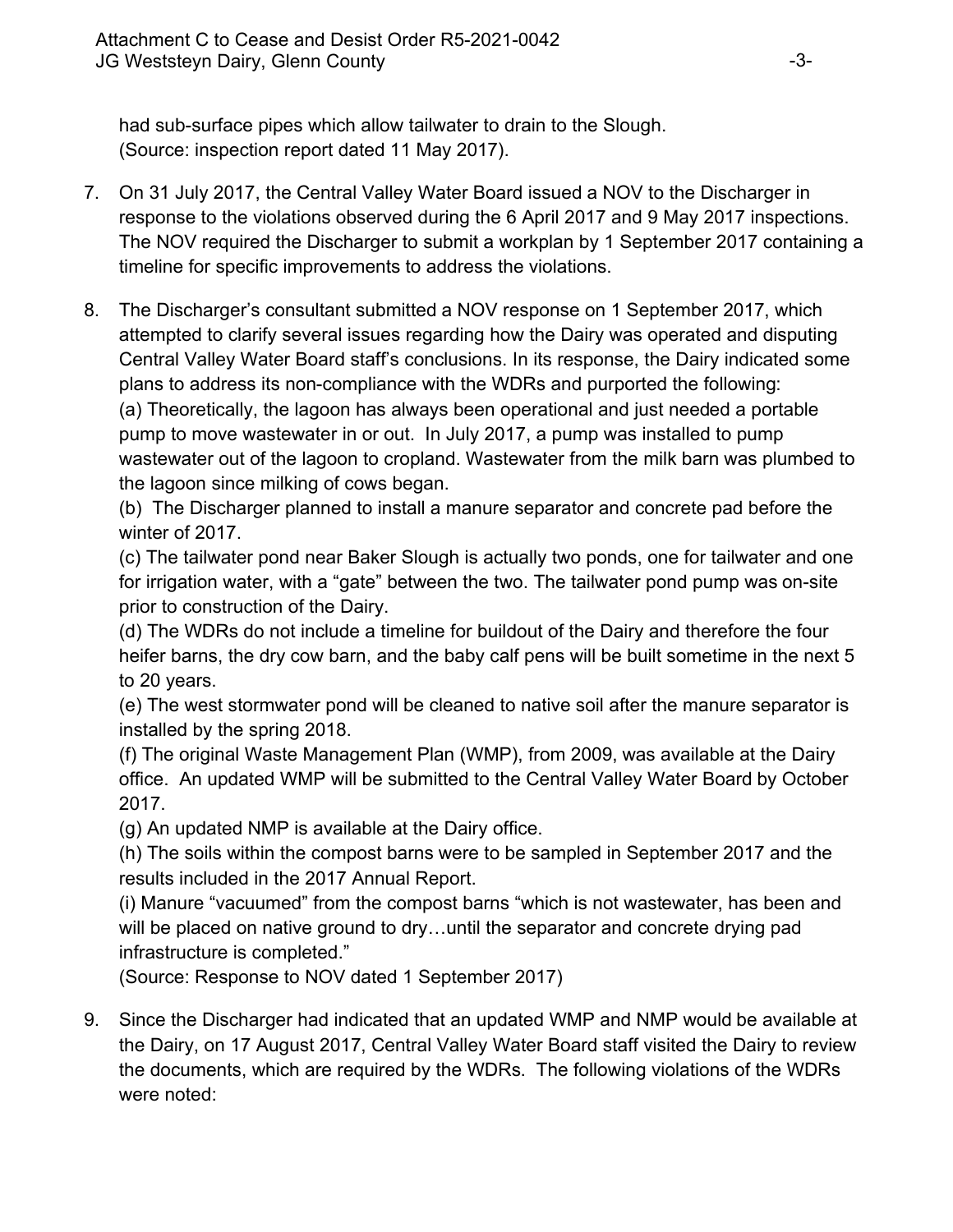(a) The WMP did not reflect current conditions.

(b) Only wastewater from the milk barn was being directed to the lined lagoon, while all other dairy generated waste was stored in four unauthorized areas: an un-permitted, unlined impoundment designated on the WMP as a 10 acre "pasture," the tailwater pond adjacent to Baker Slough, and at two manure storage areas on native soil. (Source: inspection report dated 21 August 2017).

10. On 1 November 2017, Central Valley Water Board staff inspected the Dairy to review site conditions prior to the upcoming rain season and to determine if the violations identified in the 31 July 2017 NOV had been corrected. Staff observed that the lined lagoon had 3-feet of freeboard and contained a significant amount of solid manure. In addition, solid manure had been removed from the areas to the west and east of the compost barns and transported off-site. Despite the noted improvements, the following violations of the WDRs were observed:

(a) Liquid and solid waste were still being stored in the 10 acre "pasture."

(b) The tailwater pond adjacent to Baker Slough was still being used to store solid manure, wastewater, and silage leachate and there was no mechanism to return this waste to the lined lagoon.

(c) Dead animals in various stages of decomposition had been dumped on native soil near the lined lagoon.

(Source: inspection report dated 14 November 2017).

11. On 28 November 2017, the Discharger was issued a Notice of Violation for the following violations of the WDRs: (a) storing solid manure, slurry manure, and wastewater in an unpermitted, unlined basin in the area designated in the WMP as a 10-acre pasture, (b) using the tailwater pond adjacent to Baker Slough to store solid manure, wastewater, and silage leachate, (c) storing dead animals on site, (d) allowing solid manure and wastewater to pond on native soil.

# 2018

- 12. On 11 January 2018 and on 25 January 2018, Central Valley Water Board staff inspected the Dairy and found, on both days, that the tailwater pond was discharging dairy wastewater into Baker Slough, a water of the State which ultimately discharges to the Sacramento National Wildlife Refuge. Samples collected on the Dairy property and from Baker Slough downstream of the discharge contained ammonia at concentrations between 4.8 and 9.1 mg/L, significantly exceeding the US EPA chronic toxicity criterion of 1.9 mg/L for aquatic life. (Source: inspection report dated 5 February 2018).
- 13. On 1 February 2018, the Assistant Executive Officer of the Central Valley Water Board issued Cleanup and Abatement Order R5-2018-0700 (CAO). The CAO required the Discharger to immediately stop the discharge of wastewater into Baker Slough,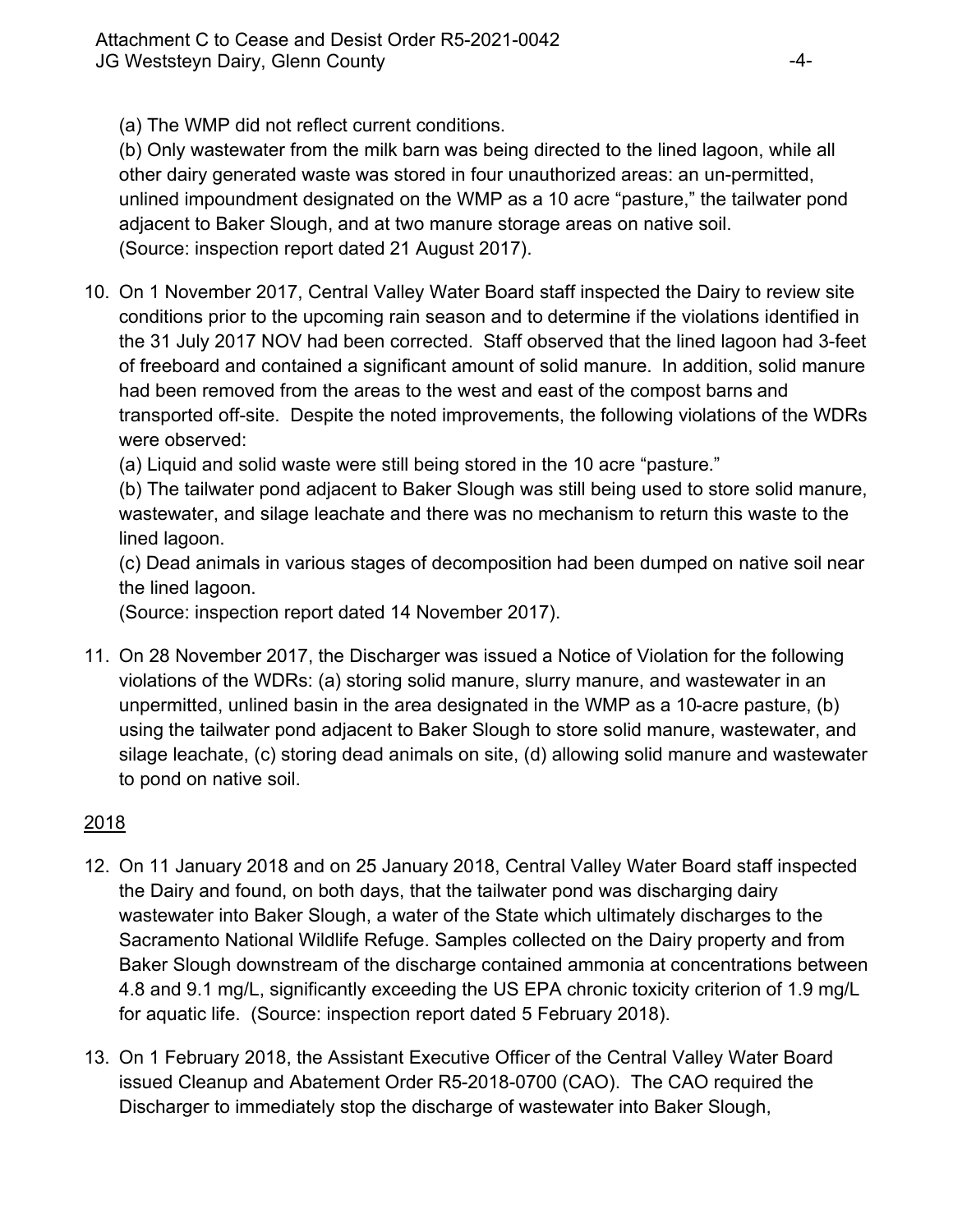discontinue the use of the tailwater pond to store dairy generated wastewater, submit a workplan outlining how cropland runoff will be managed without use of the tailwater pond for storage, and remove all wastewater and solid manure from the tailwater pond.

The Discharger's consultant submitted the workplan required by the CAO on 2 March 2018, stating that the goal is to avoid using the tailwater pond to mix wastewater and fresh water prior to irrigation. The report went on to indicate that a new pipeline would be installed parallel to the tailwater pond to be used as a return line from the tailwater pond to the lagoon. Mixing of fresh water and wastewater would occur in the lagoon. Tailwater that contains dairy waste would be pumped back to the lagoon or to the top of fields. The tailwater pond would be cleaned of manure by 4 May 2018, and the new pipeline would be installed by June 2018.

Central Valley Water Board staff responded to the workplan on 27 April 2018, stating that it was inadequate and that additional information was required to demonstrate that the plan was technically feasible. Staff requested that a revised work plan include surveyed elevations to show that the ditch is graded to drain to the west, details regarding the additional infrastructure needed to convey water back to the lagoon, and completion dates.

14. On 20 February 2018, Central Valley Water Board staff inspected the Dairy. Staff confirmed that the discharge from the tailwater pond to Baker Slough had ceased and documented that the outflow pipes were blocked with plastic tarps. The lined wastewater lagoon had 5-feet of freeboard. The screw press manure separator was installed but not operational because electricity was not available. The following violations of the WDRs were identified:

(a) A significant volume of wastewater was being stored in the tailwater pond and fresh water was being pumped into the pond. The Discharger stated that he was mixing the fresh water with the wastewater prior to pumping to cropland.

(b) At the time of the inspection, the silage and commodity storage areas were dry and no leachate was being generated; however, the Discharger had not made any improvements to prevent leachate from flowing to the tailwater pond during rain events.

(c) Solid manure, slurry manure, and wastewater was still being stored in the unpermitted area known as the 10-acre "pasture."

(Source: inspection report dated 22 February 2018).

15. On 9 May 2018, Central Valley Water Board staff inspected the Dairy. At the time of the inspection, the tailwater pond was not discharging to Baker Slough but staff noted that a permanent valve had not been installed and instead the Discharger was relying on plastic tarps to prevent future discharge events. Runoff from solid manure was now directed to the lined lagoon. The subsurface pipeline was under construction. The solid manure separation system was installed, and consisted of a concrete vault, screw press, and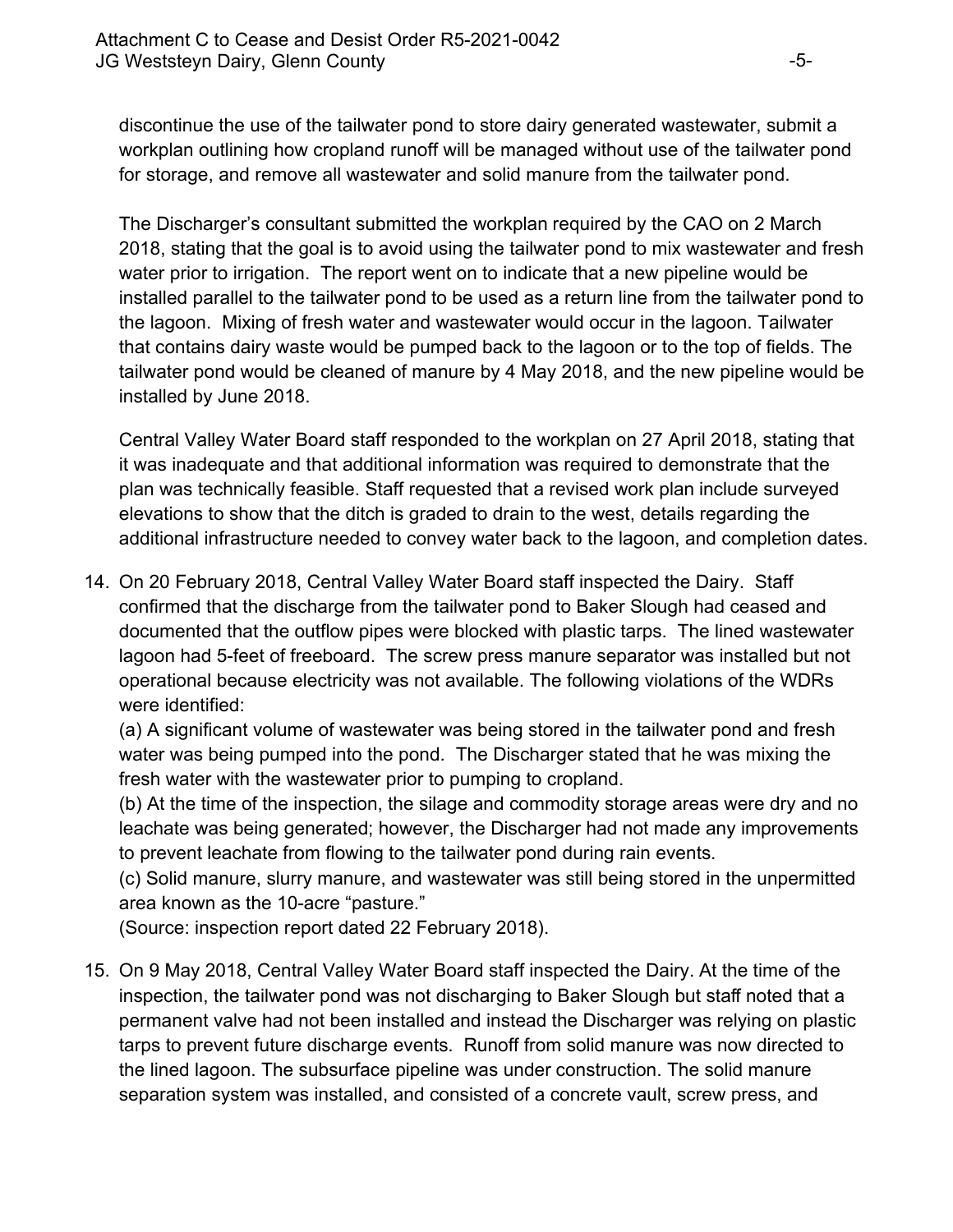concrete storage slab with leachate conveyed to the lagoon. The following violations of the WDRs were identified:

(a) The silage and commodity areas were still plumbed such that leachate from these areas would flow to the tailwater pond.

(b) An NMP was not available for review.

(c) Solid and slurry manure were still being stored in the 10-acre "pasture."

(Source: inspection report dated 14 May 2018).

16. On 13 June 2018 and 26 June 2018, Central Valley Water Board staff inspected the Dairy. Staff identified three remaining issues related to the CAO: a permanent valve still needed to be installed at the tailwater pond to ensure that wastewater cannot enter Baker Slough; a permanent valve needed to be installed at the silage/commodity pad conveyance ditch to ensure that leachate flows to the wastewater lagoon instead of the tailwater pond; and a permanent pump needed to be installed to pump the leachate into the wastewater lagoon. The following violations of the WDRs were identified:

(a) Manure and slurry were still being stored at the 10-acre "pasture," although some was being removed and spread at a depth of 6-12" to dry on land that had not been planted. (Source: inspection report dated 23 July 2018).

# 2019

17. On 28 February 2019 and 4 March 2019, Central Valley Water Board staff inspected the Dairy. The following violations of the WDRs were observed during the two inspections: (a) On 28 February, the lined lagoon had zero feet freeboard and wastewater was flowing into several gas vents. A pipe and valve had been installed that allowed wastewater to be diverted from entering the lined lagoon and directed to an unpermitted earth basin adjacent to the lined lagoon.

(b) On 4 March, the lined lagoon had 1-foot of freeboard, while the adjacent unpermitted basin contained a significant volume wastewater. The vault that is used to evacuate groundwater from underneath the liner was filled with wastewater.

(c) For both the February and March inspections, staff found that the area to the east of the compost barns contained a significant amount of slurry manure stored on native soil. The Discharger explained that the vacuum truck was inoperable for an extended period and therefore manure was being pushed out of the compost barns to this unpermitted area.

(d) Leachate and stormwater from the area east of the compost barns, as well as the silage/commodity area, is supposed to drain to the lined lagoon but during the February inspection, wastewater was bypassing a leaking valve and flowing to the tailwater pond which in turn was discharging to Baker Slough.

(e) For both the February and March inspections, staff found that the concrete storage pad next to the manure separator was covered with solids and slurry manure and was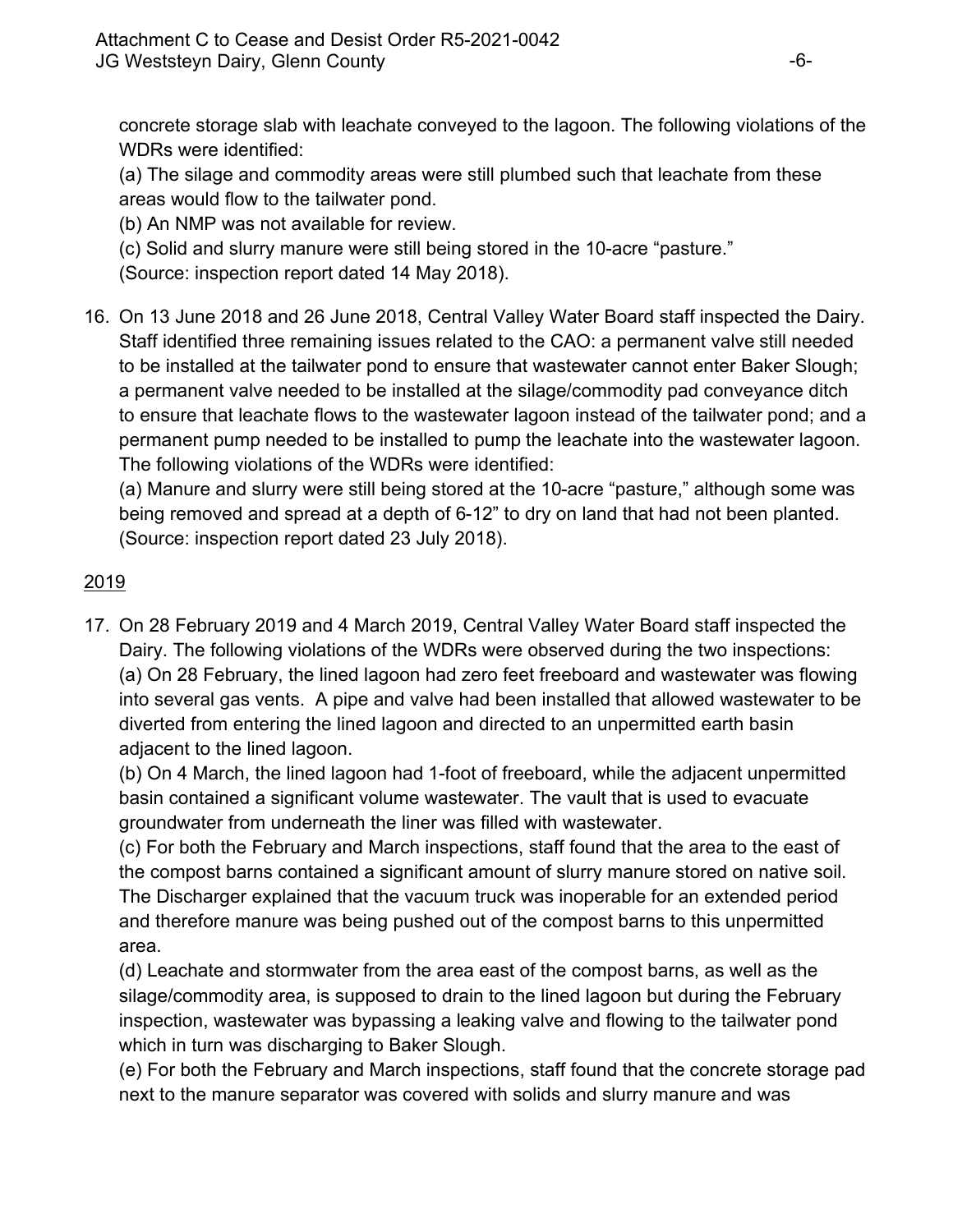discharging to native soil.

(f) For both the February and March inspections, staff found that large areas of the cropland were inundated with slurry manure.

(Source: inspection report dated 29 March 2019).

18. On 30 April 2019, Central Valley Water Board staff inspected the Dairy. The inspection found that two improvements required by the CAO had been completed: (1) a valve was installed in the conveyance ditch east of the lined lagoon; and, (2) a valve was installed at the tailwater pond's inflow to Baker Slough. The following violations of the WDRs were identified:

(a) The lined lagoon had 1-foot of freeboard, and wastewater was still present in the vault used to removed groundwater from beneath the liner. (A week after the inspection, the Discharger stated that several volumes of wastewater had been pumped out of the vault.) (b) Wastewater was still being diverted from the lined lagoon to the adjacent unpermitted basin. This basin was at capacity and spilling over.

(c) The area to the east of the compost barns still contained a significant amount of manure slurry stored on native soils.

(d) The mechanical separator was not operating properly. There was an extremely large amount of manure slurry on the land surrounding the mechanical separator and concrete pad; it appeared to staff that manure from the compost barns was being collected by the vacuum truck, driven a short way, and then dumped onto bare ground.

(e) The tailwater pond had one-foot freeboard and was being used to store wastewater. (Source: inspection report dated 3 May 2019).

19. On 28 May 2019, Central Valley Water Board staff inspected the Dairy. The inspection found that the lined wastewater lagoon had 2-feet of freeboard and contained a significant amount of manure solids. The following violations of the WDRs were noted:

(a) The tailwater pond had been expanded and was being used to store wastewater.

(b) Both the earth area east of the compost barns and the earth area adjacent to the silage storage area still contain solid and slurry manure stored on native soil.

(c) The mechanical separator was not operational.

(d) It appeared that manure from the compost barns was still being collected by the vacuum truck, driven a short way, and then dumped on earth near the concrete pad. (Source: inspection report dated 3 June 2019).

20. On 9 July 2019, Central Valley Water Board staff inspected the Dairy. The following violations of the WDRs were identified:

(a) The lined lagoon had zero feet of freeboard and wastewater was flowing into multiple gas vents. Wastewater was being pumped from the vault back into the lagoon.

(b) Wastewater and slurry manure were still being stored in the unpermitted basin adjacent to the lined lagoon.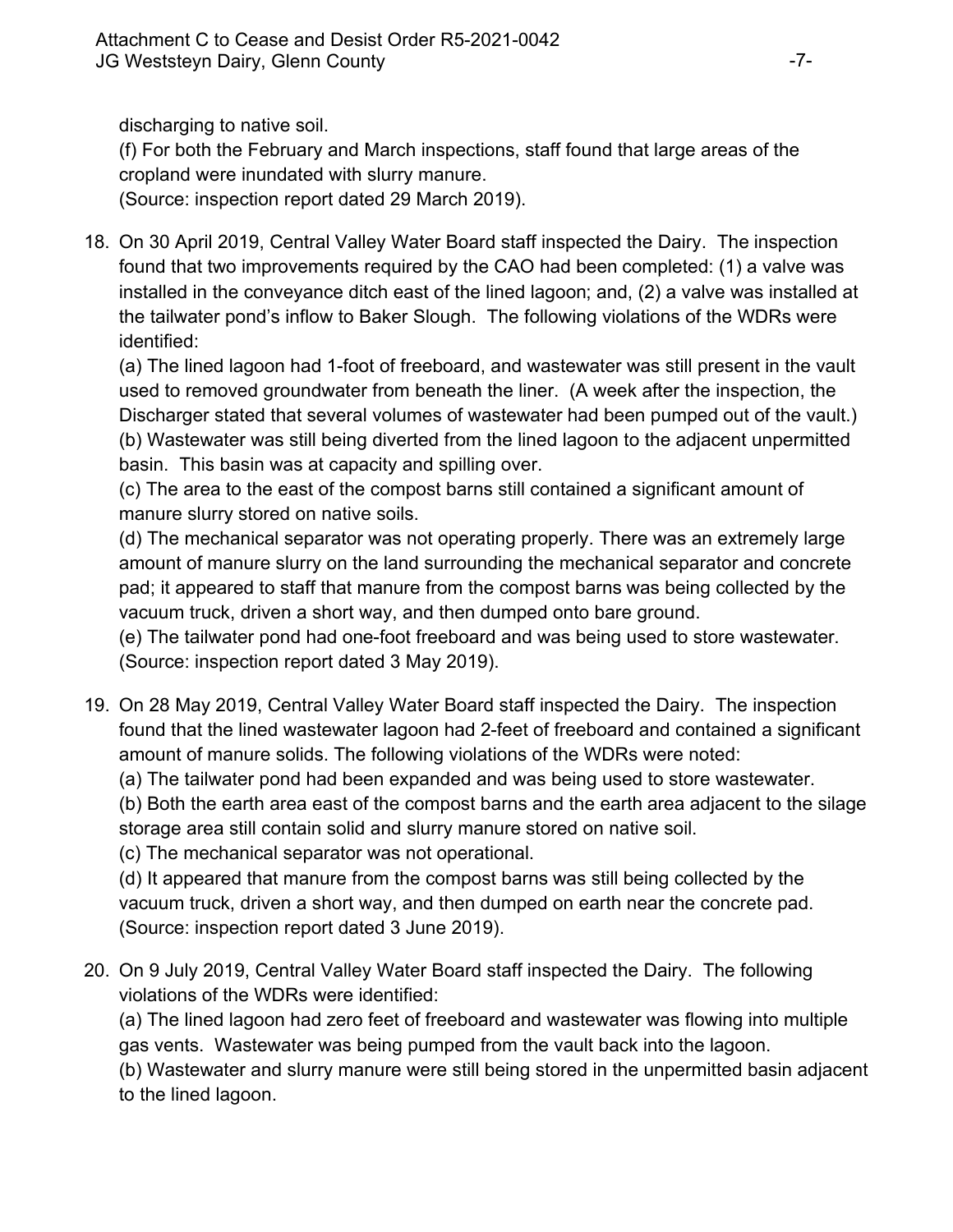(c) The tailwater pond adjacent to Baker Slough was being used to store wastewater.

(d) Both the earth area east of the compost barns and the earth area adjacent to the silage storage area still contained solid and slurry manure stored on native soil.

(e) The mechanical manure separator was broken. It appeared that most of the

solid/slurry manure was being dumped onto fields by the vacuum truck.

(Source: inspection report dated 22 July 2019.)

21. On 22 August 2019, Central Valley Water Board staff inspected the Dairy. The lined lagoon had 3-feet of freeboard. Manure had been cleaned from the earthen area to the east of the compost barns. The following violations of the WDRs were identified:

(a) The vault next to the lagoon still contained wastewater.

(b) Wastewater and slurry manure were still being stored in the unpermitted basin adjacent to the lined lagoon.

(c) The tailwater pond adjacent to Baker Slough was being used to store wastewater.

(d) The earth area adjacent to the silage storage area still contained solid and slurry manure stored on native soil.

(e) The mechanical manure separator was broken. It appeared that most of the solid/slurry manure was being dumped directly onto fields by the vacuum truck. (f) Some of the fields to which manure had been applied had not been planted. (Source: inspection report dated 29 August 2019.)

22. On 22 August 2019, Central Valley Water Board staff inspected the Dairy. The lined lagoon had 3-feet of freeboard and contained a significant amount of solid manure. The vault next to the lagoon contained water. Manure had been cleaned from the earthen areas to the east and the west of the compost barns. The following violations of the WDRs were identified:

(a) Wastewater and slurry manure were still being stored in the unpermitted basin adjacent to the lined lagoon.

(b) The tailwater pond adjacent to Baker Slough was being used to store wastewater.

(c) The mechanical manure separator was broken. It appeared that most of the solid/slurry manure was being dumped onto fields by the vacuum truck. Some of the fields to which manure had been applied had not been planted.

(Source: inspection report dated 12 September 2019.)

# 2020

23. On 11 March 2020, Central Valley Water Board staff inspected the Dairy. The lined lagoon had 3-feet of freeboard. The vault next to the lagoon contained water. There was no manure in the earthen area to the east of the compost barns. The field to the west of the separator had been planted with sorghum. The following violations of the WDRs were identified: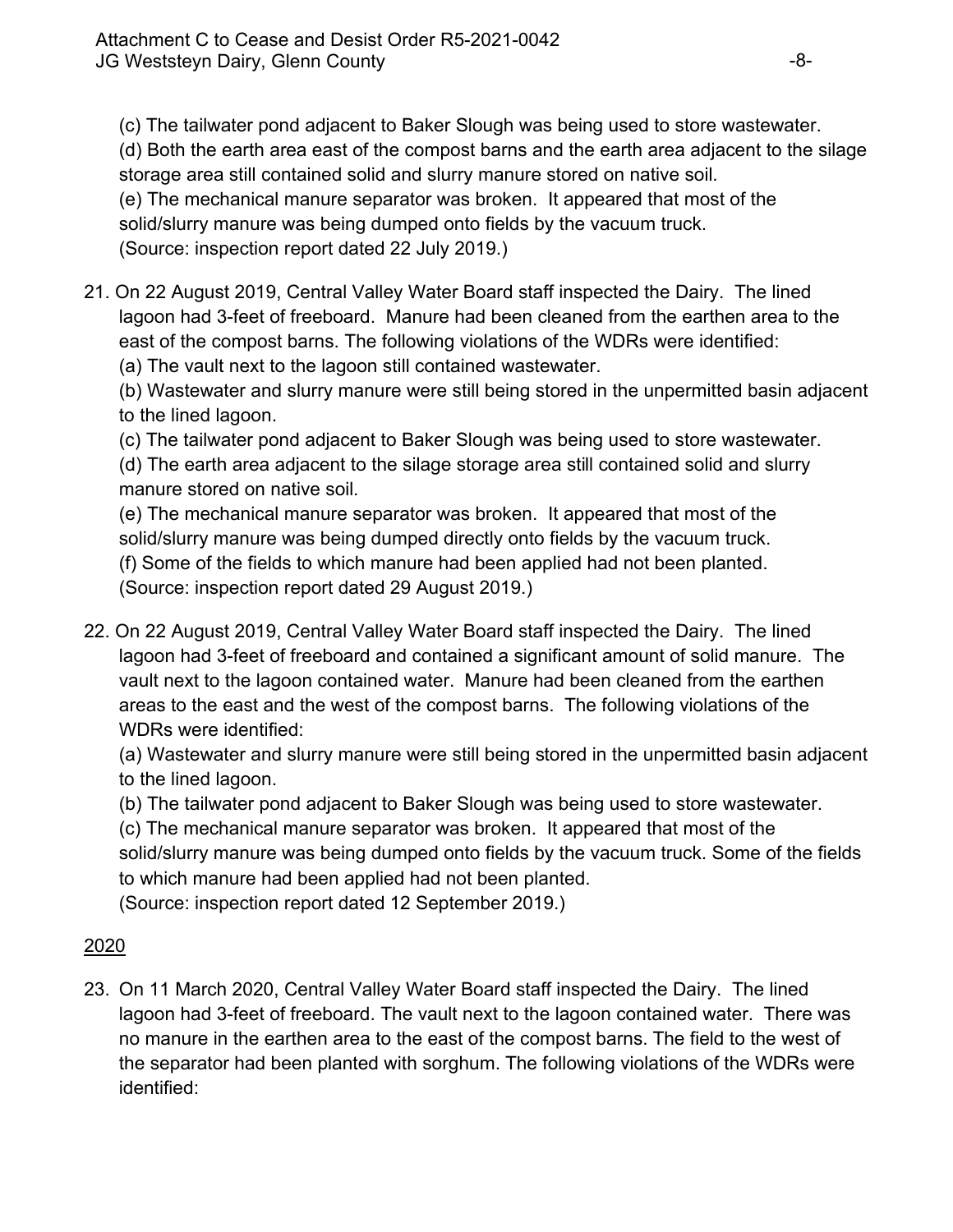(a) The unpermitted basin adjacent to the lagoon was dry but there was still a significant amount of manure solids on its side. The pipe/valve that directs wastewater to this unpermitted basin was still in place.

(b) The unpermitted basins between the lagoon and the compost barns contained a significant volume of solids/slurry. Once the unpermitted basins reach capacity, the manure is pushed out to the adjacent land.

(c) The tailwater pond adjacent to Baker Slough was being used to store wastewater.

(d) The east side of the field to the north of the lined lagoon contained a massive amount of solid manure, which had been pushed from the compost barns or dumped from one of the unpermitted basins.

(Source: inspection report dated 23 October 2020.)

- 24. In June 2020, Central Valley Water Board staff received e-mail complaints from five neighbors of the Weststeyn Dairy. The complaints all related to a severe fly infestation which was alleged to have originated on the Weststeyn Dairy, due to the unpermitted disposal of slurry manure on bare ground. Specification B.1 of the WDRs states that the discharge of waste shall not cause nuisance conditions. (Source: five emails dated 15 June, 17 June, and 18 June 2020.)
- 25. On 10 September 2020, Central Valley Water Board staff inspected the Dairy. The lined lagoon had 3-feet of freeboard. The vault next to the lagoon contained water. The field to the west of the separator had been planted with sorghum. The following violations of the WDRs were identified:

(a) The unpermitted basin adjacent to the lagoon was dry but there was still a significant amount of manure solids on its side. The pipe/valve that directs wastewater to this unpermitted basin was still in place.

(b) The earth area to the east of the compost barn was again being used to store manure on native soil.

(c) Staff observed a vacuum truck applying manure slurry to the land next to the manure separator. It did not appear that the field had been planted with a crop.

(d) There was a significant amount of cropland that was receiving manure but appeared not to be planted.

(e) The unpermitted basins between the lagoon and the compost barns contained a significant volume of solids/slurry. Once a basin reaches capacity, the manure is pushed out to the adjacent land.

(Source: inspection report dated 14 September 2020.)

26. On 29 October 2020, Central Valley Water Board staff inspected the Dairy. The lined lagoon had 2-feet of freeboard. The vault next to the lagoon contained water. The tailwater pond adjacent to Baker Slough contained a minimal amount of water. It is not clear how the pond was lowered because the water level was several feet below the pump